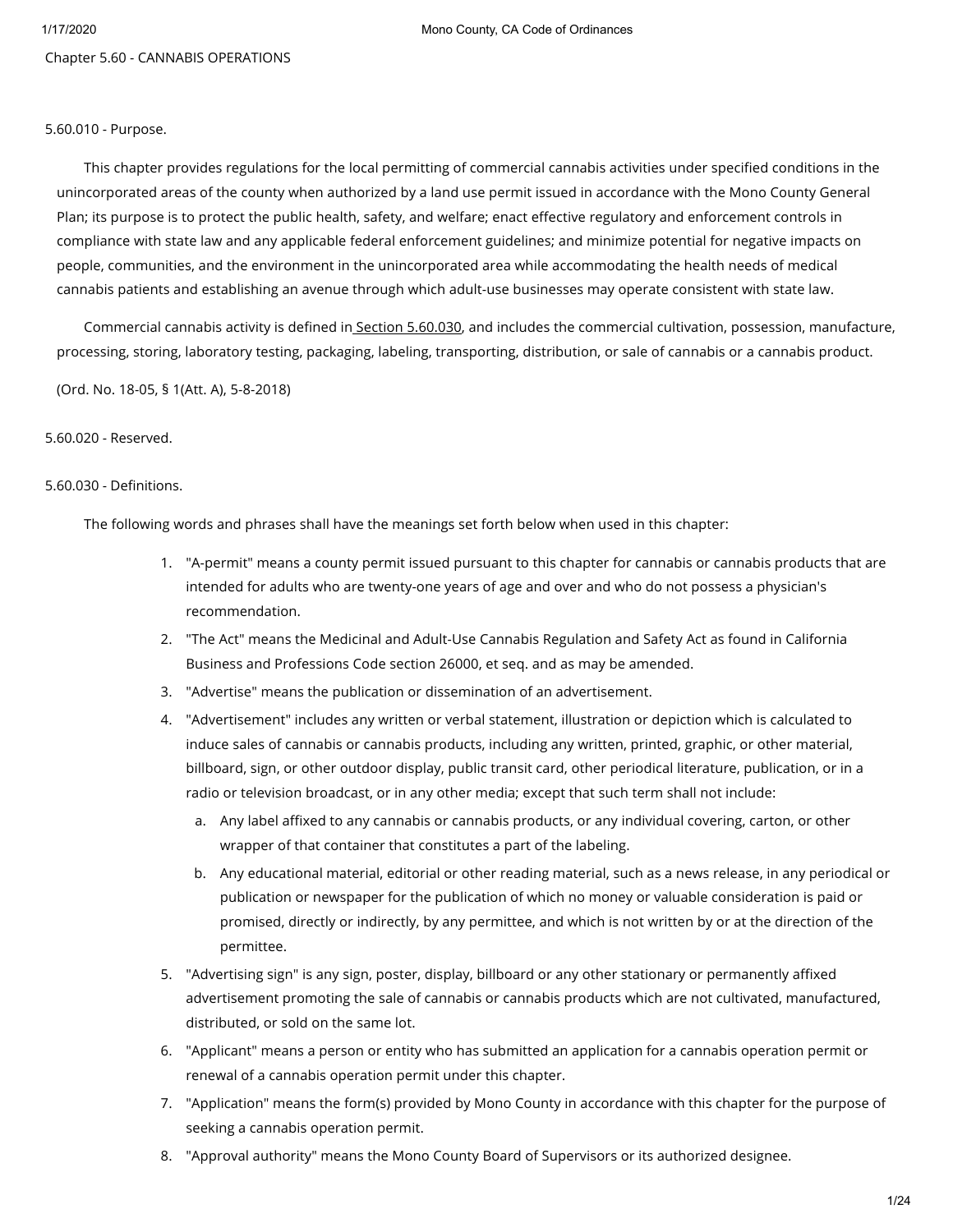- 9. "Attractive to children or youth" refers to products, packaging or labeling or advertising that may especially encou under age twenty-one to initiate cannabis consumption or otherwise to consume (accidentally or purposely) cann products. The term includes:
	- a. Products that: (1) resemble a non-cannabis consumer product of a type that is typically consumed by, or marketed to, children or youth, such as a specific candy, baked treat or snack products; or (2) occur in the shape of a cartoon, human or any other animate creature, including but not limited to, an insect, toy, fruit, vehicle or robot.
	- b. Packaging or labeling that: (1) resembles packaging or labeling of a non-cannabis consumer product of a type that is typically consumed by, or marketed to, children or youth; (2) contains images depicting a cartoon, human or any other animate creature, including but not limited to, an insect, toy, fruit, vehicle, or robot, or images of a candy, baked good or snack products resembling a non-cannabis consumer product of a type that is typically consumed by, or marketed to, children or youth; (3) contains text referring to a cartoon, or any other animate creature including an insect, toy, fruit, vehicle or robot; or (4) contains any images, characters, or phrases that closely resemble images, characters, or phrases popularly used to advertise to children.
	- c. Advertising that: (1) mimics advertising of a non-cannabis consumer product of a type that is typically consumed by, or marketed to children or youth; (2) depicts a cartoon, or any non-human animate creature, including but not limited to, an insect, toy, fruit, vehicle or robot, or images of a candy, baked good or snack product typically marketed to youth; (3) uses actors or human characters who appear to be under age twenty-one; or (4) or includes celebrities who specifically appeal to youth.
- 10. "Bureau" means the Bureau of Cannabis Control within the California Department of Consumer Affairs.
- 11. "Cannabis" means all parts of the plant cannabis sativa linnaeus, cannabis indica, or cannabis ruderalis, whether growing or not; the seeds thereof; the resin, whether crude or purified, extracted from any part of the plant; and every compound, manufacture, salt, derivative, mixture, or preparation of the plant, its seeds, or resin. "Cannabis" also means the separated resin, whether crude or purified, obtained from cannabis. "Cannabis" does not include the mature stalks of the plant, fiber produced from the stalks, oil or cake made from the seeds of the plant, any other compound, manufacture, salt, derivative, mixture, or preparation of the mature stalks (except the resin extracted therefrom), fiber, oil, or cake, or the sterilized seed of the plant which is incapable of germination. For the purpose of this division, "cannabis" does not mean "industrial hemp" as defined by California Health and Safety Code Section 11018.5.
- 12. "Cannabis accessories" means any materials or devices used for packaging, repackaging, storing, smoking, vaporizing, or containing cannabis, or for ingesting, inhaling, or otherwise introducing cannabis or cannabis products into the human body.
- 13. "Cannabis business" means any business activity involving cannabis, including but not limited to cultivating, transporting, distributing, manufacturing, compounding, converting, processing, preparing, storing, packaging, delivering, testing, dispensing, retailing and wholesaling of cannabis, of cannabis products or cannabis accessories, whether or not carried on for gain or profit.
- 14. "Cannabis concentrate" means cannabis that has undergone a process to concentrate one or more active cannabinoids, thereby increasing the product's potency. Resin from granular trichomes from a cannabis plant is a concentrate for purposes of this chapter. A cannabis concentrate is not considered food, as defined by California Health and Safety Code Section 109935, or a drug, as defined by California Health and Safety Code Section 109925.
- 15. "Cannabis operation permit" means a permit issued by the county to an applicant to perform commercial cannabis activities under this chapter.
- 16. "Cannabis product" means raw cannabis that has undergone a process whereby the raw agricultural product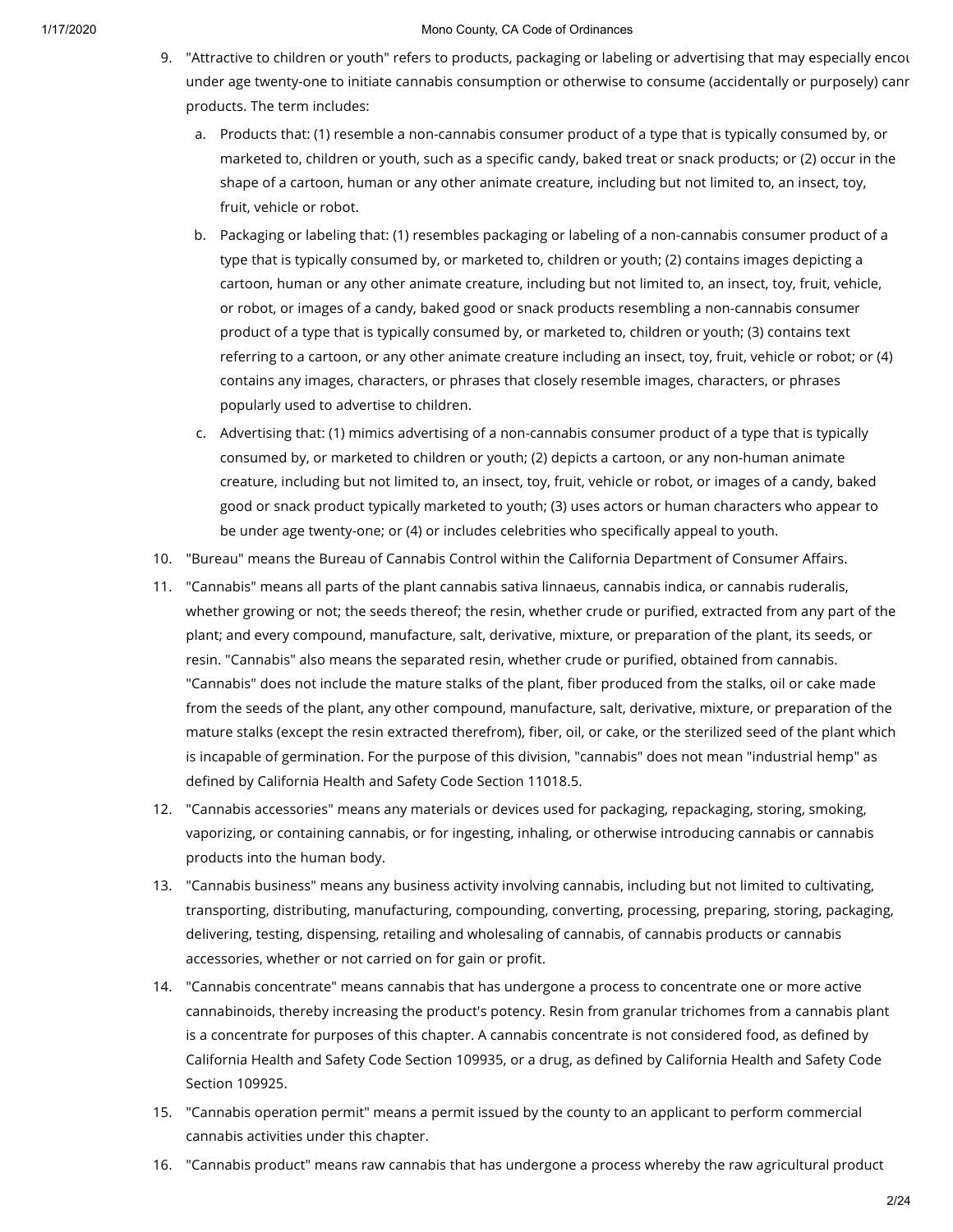has been transformed into a concentrate, an edible product, or a topical product. "Cannabis product" also means marijuana products as defined by Section 11018.1 of the California Health and Safety Code and is not limited to medical cannabis products.

- 17. "Cannabis retailer" or "retailer" means any person who sells, offers for sale, or does or offers to exchange for any form of consideration, either individually or in any combination, to consumers, cannabis or cannabis products whether intended for recreational or medicinal use. "Cannabis retailer" or "retailer" shall also mean a person required to be licensed as a retailer, microbusiness, or nonprofit pursuant to California Business and Professions Code Section 26000 et seq.
- 18. "Canopy" means the designated area(s) at a licensed premise, except nurseries, that will contain mature plants at any point in time, as follows:
	- a. Canopy shall be calculated in square feet and measured using clearly identifiable boundaries of all area(s) that will contain mature plants at any point in time, including all of the space(s) within the boundaries;
	- b. Canopy may be noncontiguous, but each unique area included in the total canopy calculation shall be separated by an identifiable boundary that includes, but is not limited to, interior walls, shelves, greenhouse walls, hoop house walls, garden benches, hedgerows, fencing, garden beds, or garden plots; and
	- c. If mature plants are being cultivated using a shelving system, the surface area of each level shall be included in the total canopy calculation.
- 19. "Cartoon" means any animation, drawing or other depiction of an object, person, animal, creature or similar caricature that satisfies any of the following criteria:
	- a. The use of comically exaggerated features;
	- b. The attribution of human characteristics to insects, animals, plants or other objects, or the similar use of anthropomorphic technique; or
	- c. The attribution of unnatural or extra-human abilities, such as imperviousness to pain or injury, x-ray vision, tunneling at very high speeds or transformation.
- 20. "Certificate of accreditation" means a certificate issued by an accrediting body to a licensed testing laboratory, entity, or site to be registered in the state.
- 21. "Child resistant" means designed or constructed to be significantly difficult for children under five years of age to open, and not difficult for normal adults to use properly.
- 22. "Children or youth" mean individuals under age twenty-one.
- 23. "Commercial cannabis activity" means the cultivation, possession, manufacture, processing, storing, laboratory testing, packaging, labeling, transporting, distribution, delivery, or sale of cannabis or a cannabis product, but excludes those activities described in Section [5.60.050](https://library.municode.com/)(E) of this chapter.
- 24. "Commercial cannabis operation" means a person or entity who engages in commercial cannabis activities.
- 25. "Conditional use permit" or "use permit" means a land use permit issued under the Mono County General Plan.
- 26. "Constituent" means any ingredient, substance, chemical, or compound, other than cannabis or water, that is added by the manufacturer to a cannabis product during the processing, manufacture, or packing of the cannabis product.
- 27. "County" means the County of Mono.
- 28. "Cultivator" means all persons required to be licensed to cultivate cannabis pursuant to California Business and Professions Code Sections 26000, et seq. and [3](https://library.municode.com/) CCR § 8000, as may be amended.
- 29. "Cultivation" means any activity involving the planting, growing, harvesting, drying, curing, grading, or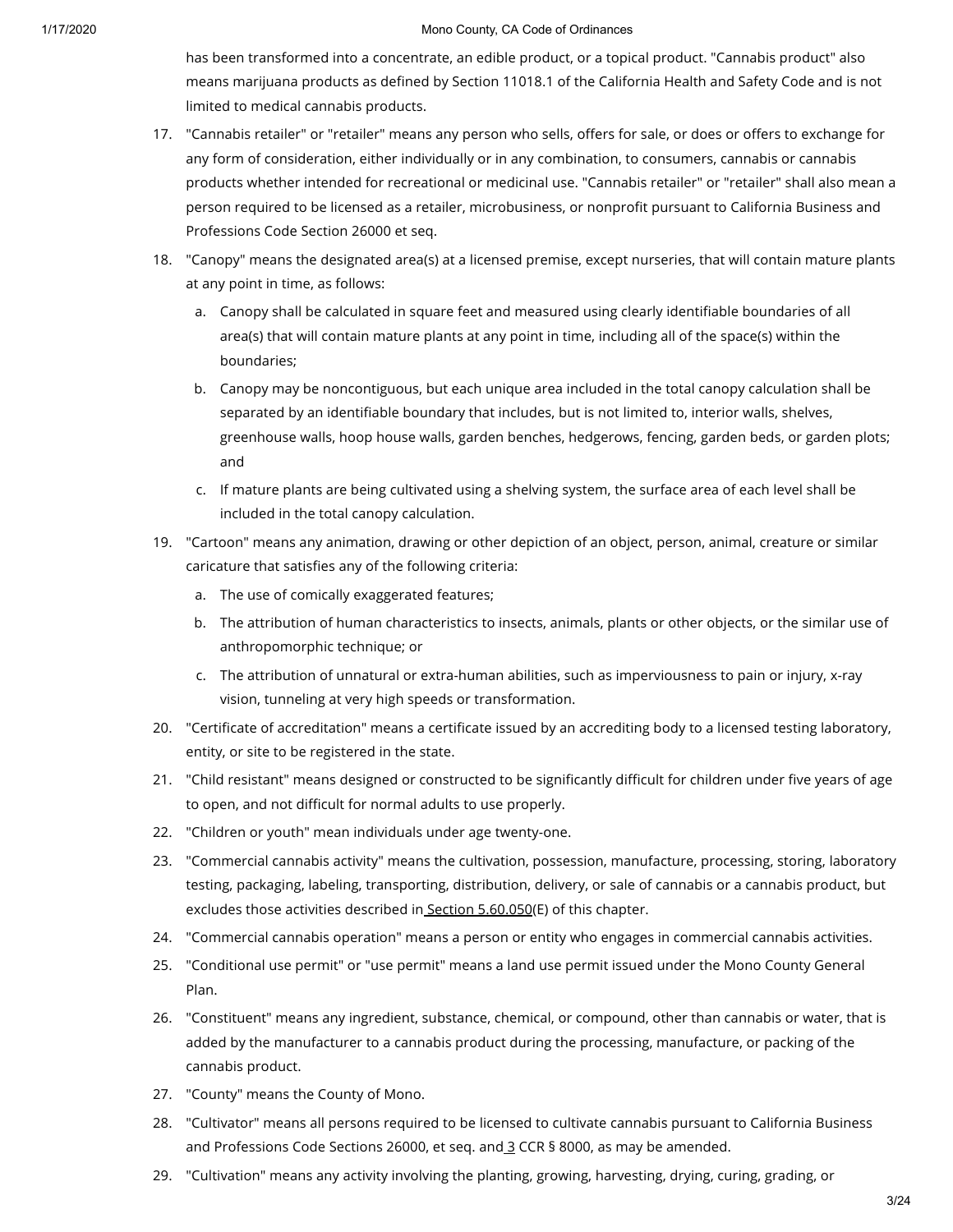trimming of cannabis including, but not limited to, the operation of a nursery or processing facility. Within the definition of cultivation, the permit types, corresponding to state cultivator license types set forth in California Business and Professions Code section 26061 and [3](https://library.municode.com/) CCR § 8201, as may be amended, apply.

- 30. "Day care center" has the same meaning as in California Health and Safety Code Section 1596.76.
- 31. "Delivery" means the commercial transfer of cannabis or cannabis products by a licensee to a customer at a non-commercial location. "Delivery" also includes the use by a retailer of any technology platform owned and controlled by the retailer for the purpose of a commercial transfer (e.g., online sales). Deliveries within the unincorporated areas of the county are prohibited.
- 32. "Department" means the Mono County Community Development Department.
- 33. "Director" means the Director of the Mono County Community Development Department or an authorized representative.
- 34. "Distinguishable" means perceivable by an ordinary consumer by either the sense of smell or taste.
- 35. "Distribute" or "distribution" means the procurement, sale, and transport or transfer, of cannabis and cannabis products between licensees for the purposes of conducting commercial cannabis activity authorized under California Business and Professions Code Sections 26000, et seq.
- 36. "Distributor" shall mean a person required to be licensed as a distributor pursuant to California Business and Professions Code Sections 26000, et seq.
- 37. "Edible cannabis product" or "edible cannabis" means a cannabis product that is intended to be used, in whole or in part, for human consumption, including, but not limited to, chewing gum, but excluding products set forth in **[Division](https://library.municode.com/) 15** (commencing with Section 32501) of the California Food and Agricultural Code. An edible cannabis product is not considered food, as defined by Section 109935 of the California Health and Safety Code, or a drug, as defined by Section 109925 of the California Health and Safety Code.
- 38. "Greenhouse" means a fully enclosed permanent structure that is clad in transparent material with mechanical control, such as heating and ventilation capabilities and supplemental artificial lighting, and that uses a combination of natural and supplemental artificial lighting for cultivation.
- 39. "Health-related statement" means any statement related to health, and includes statements of a curative or therapeutic nature that, expressly or by implication, suggest a relationship between the consumption of cannabis or cannabis products and health benefits, or effects on health.
- 40. "Hearing officer" means a person appointed by the approval authority to conduct an administrative hearing under this chapter. The appointed hearing officer shall be an impartial decision-maker selected by a process that eliminates risk of bias, such as:
	- a. An administrative law judge provided by the State of California Office of Administrative Hearings to function as the County Hearing Officer pursuant to [Chapter](https://library.municode.com/) 14 of Part [3](https://library.municode.com/) of Division 2 of Title 3 of the California Government Code;
	- b. A person selected randomly from a panel of attorneys willing to serve as a hearing officer;
	- c. An independent contractor assigned by an organization or entity which provides hearing officers; or
	- d. Such other person determined by the approval authority to be capable of serving as an impartial decision-maker.
- 41. "Hoop-house" and/or "shade-cloth" means a single story, unoccupied building which does not have a workstation or repair shop and is used exclusively for the growing and storage of food, herbs, ornamental crops or cannabis. Such a building must be open on one or more sides, be readily removable, be constructed of flexible material and have a cloth type membrane covering the frame.
- 42. "Identification card" has the same definition as in Section 11362.7 of the California Health and Safety Code, as it may be amended or renumbered.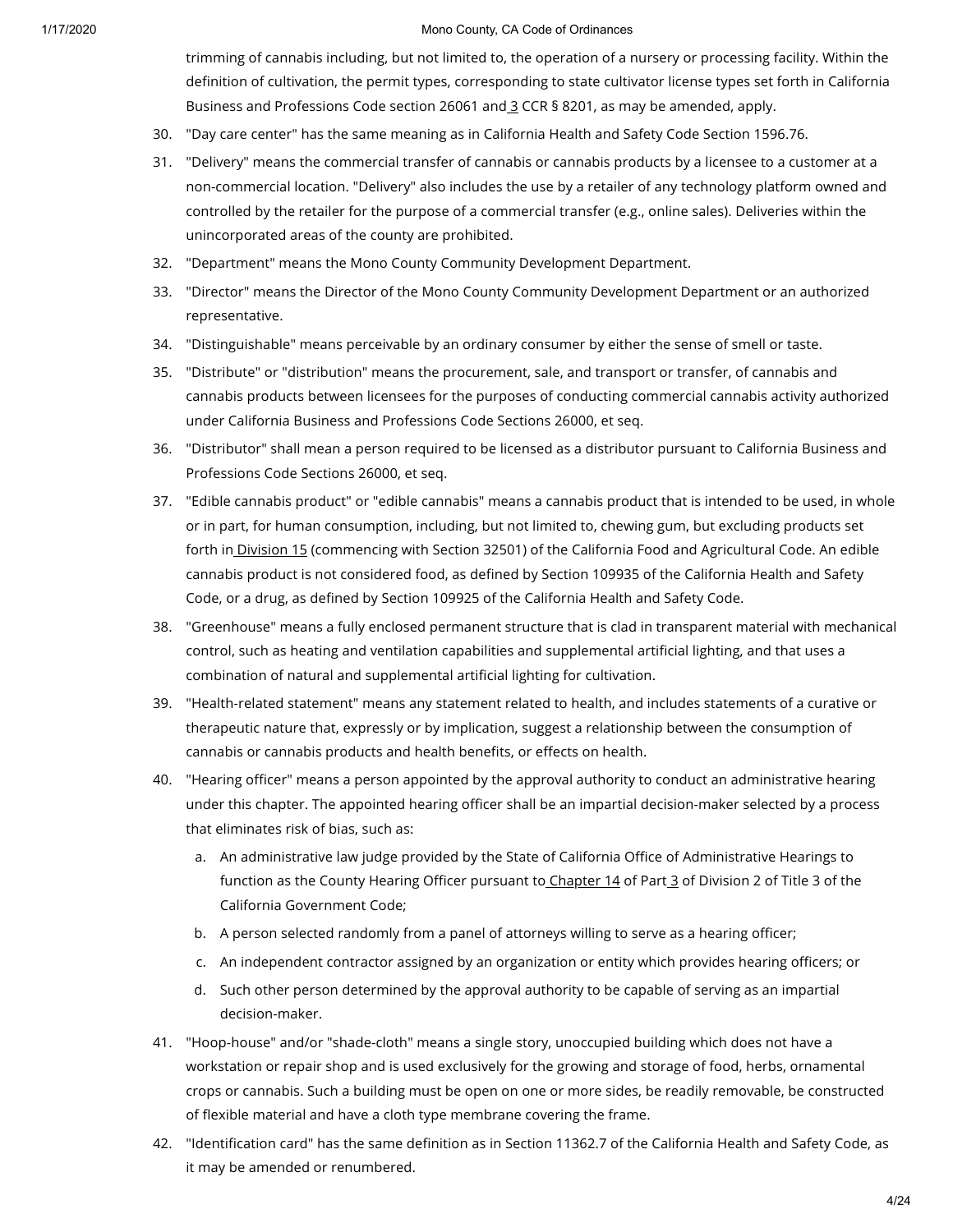- 43. "Labeling" means any label or other written, printed, or graphic matter upon cannabis or a cannabis product, upo or wrapper, or that accompanies any cannabis or cannabis product.
- 44. "Licensee" means any person holding a state license under California Business and Professions Code Sections 26000, et seq., regardless of whether the license held is an A-license or an M-license and includes the holder of a testing laboratory or processor license.
- 45. "Licensing authority" means the state agency responsible for the issuance, renewal, or reinstatement of a state license for commercial cannabis activities, or the state agency authorized to take disciplinary action against the licensee.
- 46. "Limited access area" means an area in which cannabis is stored or held and which is only accessible to the licensee and authorized personnel.
- 47. "Listed price" means the price listed for specific weight of flower or for cannabis products on their packages or on any related shelving, posting, advertising or display at the place where the products are sold or offered for sale.
- 48. "M-permit" means a county permit issued pursuant to this chapter for commercial cannabis activity involving medicinal cannabis.
- 49. "Manufacture" means to compound, blend, extract, infuse, or otherwise make or prepare a cannabis product.
- 50. "Manufacturer" means a person who conducts the production, preparation, propagation, or compounding of cannabis or cannabis products either directly or indirectly or by extraction methods, or independently by means of chemical synthesis, or by a combination of extraction and chemical synthesis at a fixed location that packages or repackages cannabis or cannabis products or labels or relabels its container.
- 51. "Manufactured cannabis" means the same as cannabis product.
- 52. "Manufacturing Level 1," for sites that manufacture cannabis products using nonvolatile solvents, or no solvents.
- 53. "Manufacturing Level 2," for sites that manufacture cannabis products using volatile solvents.
- 54. "Manufacturing site" means a location that produces, prepares, propagates, or compounds cannabis or cannabis products either directly or indirectly, by extraction methods, independently by means of chemical synthesis, or by a combination of extraction and chemical synthesis, and is owned and operated by a licensee for these activities.
- 55. "Market" or "marketing" means any act or process of promoting or selling cannabis or cannabis products, including, but not limited to, sponsorship of sporting events, point-of-sale advertising, and development of products specifically designed to appeal to certain demographics.
- 56. "Medicinal cannabis" or "medicinal cannabis product" means cannabis or a cannabis product, respectively, intended to be sold for use pursuant to the Compassionate Use Act of 1996 (Proposition 215), found at Section 11362.5 of the California Health and Safety Code, by a medicinal cannabis patient in California who possesses a physician's recommendation.
- 57. "Microbusiness" means a licensee conducting three of the following activities: Cultivation less than ten thousand square feet; Manufacturing Level 1; Distribution; and Retail. When applying for a permit, the licensee must indicate which activities will be conducted and must comply with all requirements for each activity in which the licensee engages (see California Business and Professions Code Section 26070).
- 58. "Non-owner with a financial interest" means any person or entity with an investment into a cannabis business, a loan provided to a cannabis business, or any other equity in a cannabis business that is not qualified as an owner, excluding persons or entities whose only interest in a permittee is an interest in a diversified mutual fund, blind trust, or similar instrument (see California Business and Professions Code Section 26051.5(d)).
- 59. "Nursery" means a licensee that produces only clones, immature plants, seeds, and other agricultural products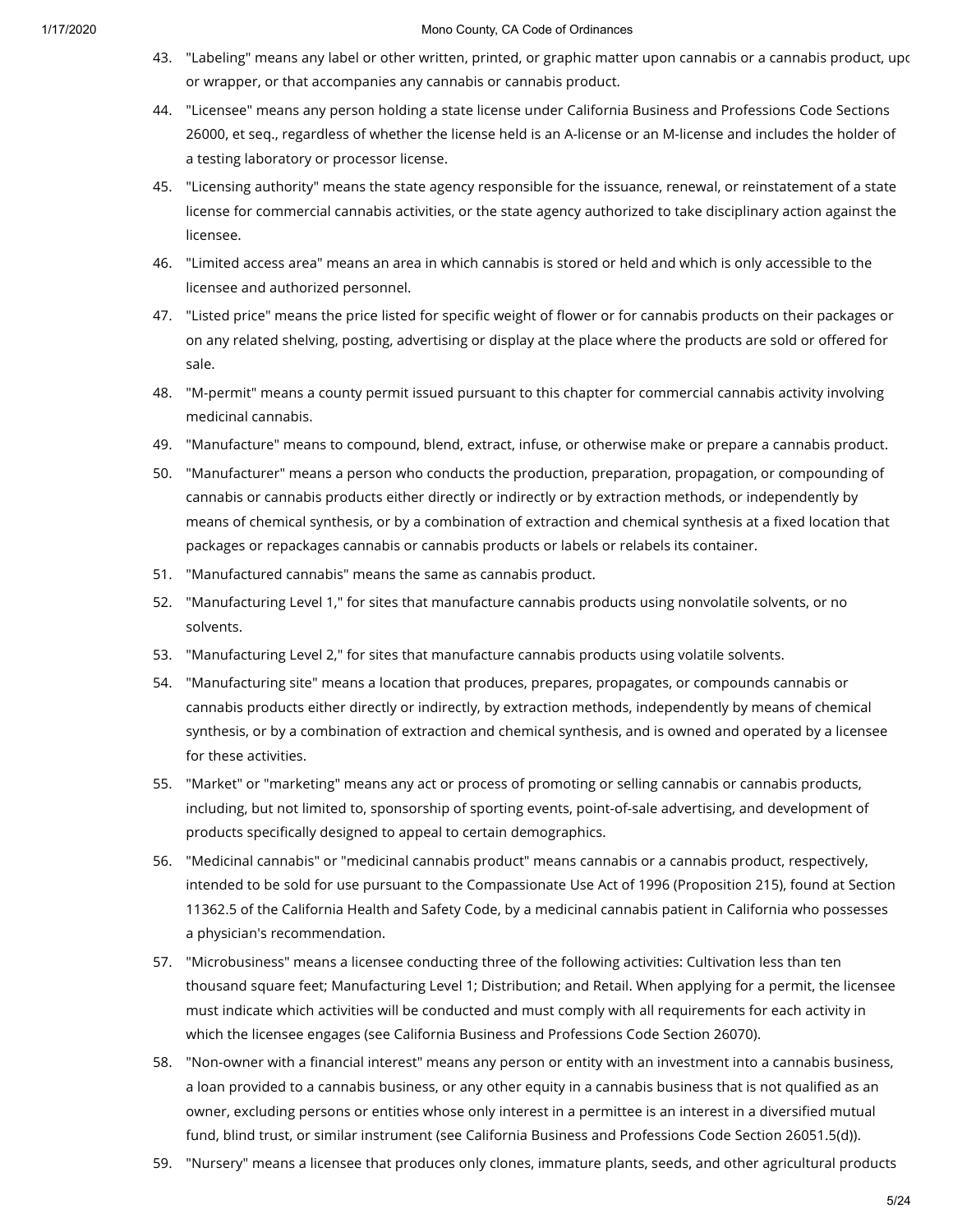used specifically for the planting, propagation, and cultivation of cannabis.

- 60. "Owner" means any of the following: (1) A person with an aggregate ownership interest of twenty percent or more in the person applying for a permit (or permit holder), unless the interest is solely a security, lien, or encumbrance; (2) the chief executive officer of a nonprofit or other entity applying for, or holding, a permit; (3) a member of the board of directors of a nonprofit applying for, or holding, a permit; or (4) an individual who will be participating in the direction, control, or management of the person applying for, or holding, a permit.
- 61. "Package" or "packaging" means any container or wrapper that may be used for enclosing or containing any cannabis products. The term "package" does not include any shipping container or outer wrapping used solely for the transportation of cannabis or cannabis products in bulk quantity to another licensee or licensed premises.
- 62. "Permittee" means a person issued a cannabis operation permit under this chapter.
- 63. "Person" means an individual, firm, partnership, joint venture, association, corporation, limited liability company, estate, trust, business trust, receiver, syndicate, or any other group or combination acting as a unit and includes the plural as well as the singular number.
- 64. "Premises" means the designated structure or structures and land specified in the application that is owned, leased, or, otherwise held under the control of the applicant or permittee where the commercial cannabis activity will be or is conducted. The premises shall be a contiguous area and shall only be occupied by one permittee. There may be multiple premises on a single parcel.
- 65. "Primary caregiver" has the same definition as in the California Health and Safety Code Section 11362.7, as it may be amended.
- 66. "Processor" is a cultivation site that conducts only trimming, drying, curing, grading, packaging, or labeling of cannabis and nonmanufactured cannabis products.
- 67. "Property owner" means the individual or entity who is the record owner of the property or premises where commercial cannabis activities are located or are proposed to be located.
- 68. "Public park" means an area created, established, designated, or maintained by a special district, a county, the state, or the federal government for public play, recreation, or enjoyment or for the protection of natural resources and features at the site.
- 69. "Purchaser" means the customer who is engaged in a transaction with a permittee for purposes of obtaining cannabis or cannabis products.
- 70. "Qualified patient" has the same definition as in California Health and Safety Code Section 11362.7, as it may be amended or renumbered.
- 71. "Retailer" shall have the same meaning as cannabis retailer.
- 72. "Retail" or "retail sale" means the retail sale of cannabis or cannabis products to customers.
- 73. "Retail facility" means the facility out of which a cannabis retailer operates.
- 74. "Self-service display" means the open display or storage of cannabis, cannabis products or cannabis accessories in a manner that is physically accessible in any way to the general public without the assistance of the cannabis retailer or employee of the cannabis retailer involving a direct person-to-person transfer between the purchaser and the cannabis retailer or the employee of the cannabis retailer. Vending machines and sample trays are forms of self-service display.
- 75. "State" means the State of California.
- 76. "State license" or "license" means a state license issued pursuant to California Business and Professions Code Sections 26000, et seq.
- 77. "Testing laboratory" means a facility, entity, or site in the state that offers or performs testing of cannabis or cannabis products and that is both of the following: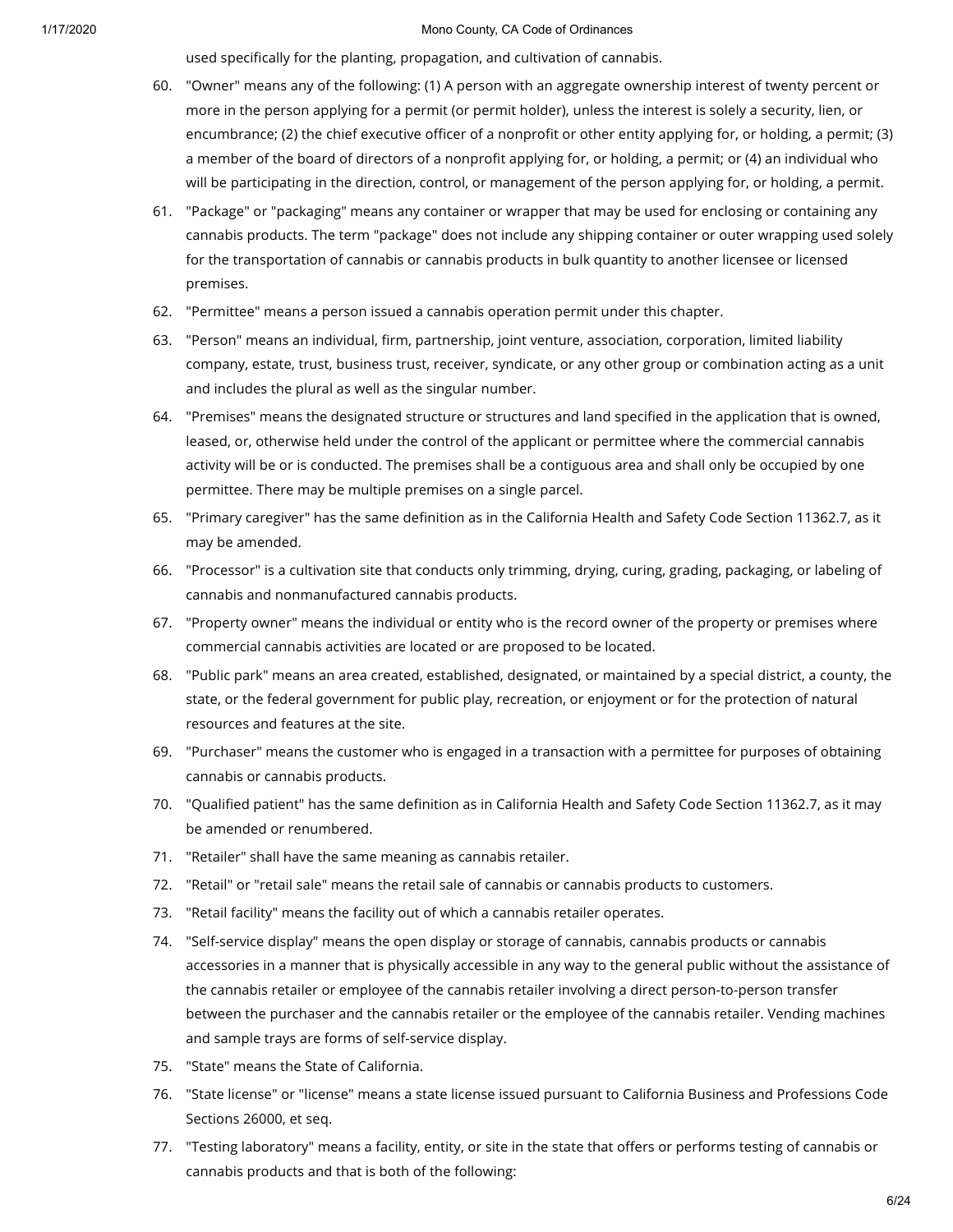- a. Accredited by an accrediting body that is independent from all other persons involved in commercial canna state; and
- b. Licensed by the bureau.
- 78. "Transport" or "transportation" means the same as "distribute" or "distribution."
- 79. "Volatile manufacturing" means to compound, blend, extract, infuse, or otherwise make or prepare a cannabis product with the use of volatile solvents or substances including but not limited to, butane and ethanol.
- 80. "Volatile solvent" shall have the same meaning as in California Health and Safety Code Section 11362.3 (b)(3), unless otherwise provided by law or regulation.
- 81. "Youth center" has the same meaning as in California Health and Safety Code Section 11353.1.

(Ord. No. 18-05, § 1(Att. A), 5-8-2018)

# 5.60.040 - Permits required.

Commercial cannabis activities shall not be allowed in the unincorporated area of Mono County without first securing all permits, licenses, and other entitlements required by the Mono County General Plan, the Mono County Code and state law and regulation.

- A. It is unlawful for any person to conduct, engage in or allow to be conducted or engaged in a commercial cannabis activity in the unincorporated portion of Mono County, unless the county has issued such person a cannabis operation permit under this chapter and the permit is in effect. Notwithstanding the above, the permits issued under this chapter do not provide any protection or immunity for any person from state or federal laws, or from prosecution pursuant to such laws or the Mono County General Plan. The fact that an applicant possesses other types of state or county licenses or permits shall not exempt the applicant from obtaining a cannabis operation permit under this chapter, nor shall the terms and conditions of any other such permit or license modify the requirements of a permit granted under this chapter.
- B. A separate cannabis operation permit is required for each type of cannabis activity permitted by the county and carried out on or at the premises, regardless of ownership. For purposes of this chapter all forms of cultivation licensed by the state are considered to be of the same type. Except for testing laboratory licenses, all license/permit classes shall be distinguished based on whether the business is for commercial adult-use cannabis activity ("A") or for commercial medicinal cannabis activity ("M").
- C. A conditional use permit is required for all commercial cannabis activities, unless otherwise indicated by law. The application for a use permit, and for amendments thereto and extensions thereof, shall be processed in accordance with the Mono County General Plan. The planning commission is the governing body authorized to consider and approve a use permit for cannabis activities and to consider extensions of and amendments to such use permits. Appeals from the decision of the planning commission are governed by Chapter 47 of the Mono County General Plan.
- D. Applications for a cannabis operation permit under this chapter and a use permit or other land use entitlement for the same premises may be submitted simultaneously, however no permit shall be issued under this chapter unless and until the corresponding land use entitlement has been approved. The cannabis operation permit must be consistent with the land use entitlement issued by the county pursuant to the Mono County General Plan, as applicable.
- E. A federally recognized tribe wishing to enter the state cannabis market or otherwise engage in commercial cannabis activities within the unincorporated area of the county for which state and/or county permits are required may, in lieu of a cannabis operation permit issued under this chapter, enter into an MOU with the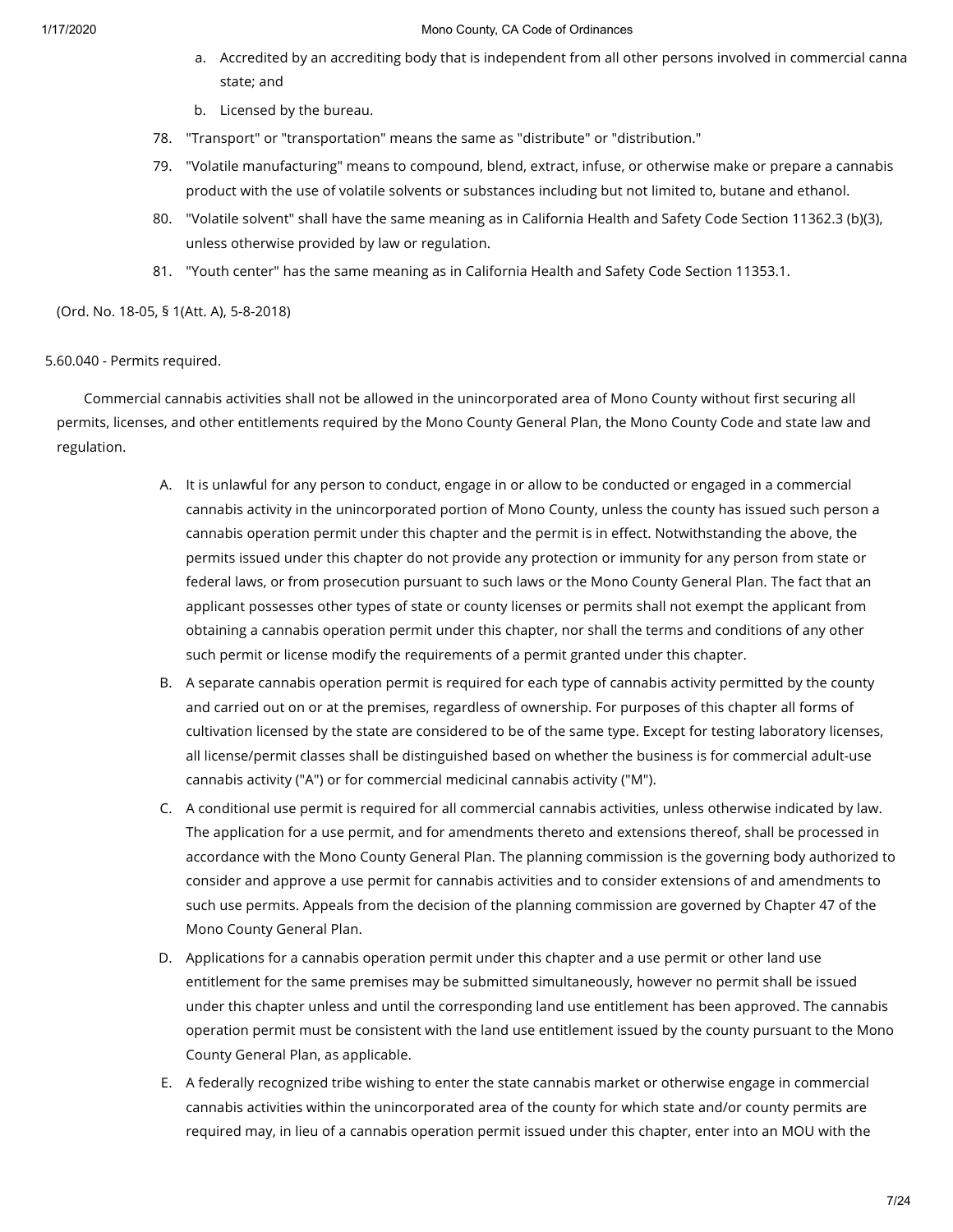Mono County Board of Supervisors, which addresses and substantially meets the requirements of this chapter and the Mono County General Plan.

- F. All cannabis businesses located in the unincorporated areas of the county must obtain a valid business license pursuant to Mono County Code [Chapter](https://library.municode.com/) 5.04.
- G. Pursuant to California Business and Professions Code Section 26000, et seq., a valid license issued by the state shall be required to operate any commercial cannabis activity within the county and such other licenses, permits or approvals as may be required by any other state, local or federal governmental agency or authority.
- H. The permittee shall post or cause to be posted at the premises, all county and state permits, and licenses required to operate. Such posting shall be in a central location, visible to all persons entering the premises, at the operating site, and in all vehicles, that distribute cannabis or cannabis products.

(Ord. No. 18-05, § 1(Att. A), 5-8-2018)

# 5.60.050 - Exemptions.

- A. The following are not considered commercial cannabis activities and are exempt from the requirements of this chapter, except as provided in subsection B:
	- 1. Possession, storage, manufacturing, transportation or cultivation of medicinal cannabis, pursuant to Section 11362.7 of the California Health and Safety Code, provided the qualified patient, possesses, stores, manufactures, transports, or cultivates cannabis exclusively for his or her personal medical use, and does not provide, donate, sell, or distribute cannabis to any other person. Qualified patients shall, upon request, provide appropriate documentation to the county demonstrating that they have a valid doctor's recommendation to use cannabis for medicinal purposes. This exemption does not apply to qualified patients, persons with valid identification cards, and the designated primary caregivers of qualified patients and persons with identification cards, who associate within the State of California in order collectively or cooperatively to cultivate cannabis for medicinal purposes, pursuant to Section 11362.775 of the California Health and Safety Code, which section will be repealed in January 2019.
	- 2. Possession, storage, manufacturing, transportation or cultivation of medicinal cannabis by a primary caregiver on behalf of a qualified patient, within the meaning of Section 11362.7 of the California Health and Safety Code and within the amounts provided in Section 11362.77 of the same code, provided the primary caregiver does not receive remuneration for these activities except for compensation in full compliance with subsection (c) of Section 11362.765 of the same code. Primary caregivers shall, upon request, provide appropriate documentation to the county demonstrating that they are a primary caregiver for a qualified patient. This exemption does not apply to qualified patients, persons with valid identification cards, and the designated primary caregivers of qualified patients and persons with identification cards, who associate within the State of California in order collectively or cooperatively to cultivate cannabis for medicinal purposes, pursuant to Section 11362.775 of the California Health and Safety Code, which section will be repealed in January 2019.
	- 3. Possession, processing, storage, transportation, or donation of not more than 28.5 grams of cannabis or not more than eight grams of concentrated cannabis to or by persons twenty-one (21) years of age or older pursuant to Section 11362.1(a) of the California Health and Safety Code.
	- 4. The cultivation of up to six cannabis plants by persons twenty-one years of age or older as allowed pursuant to Section 11362.1(a) of the California Health and Safety Code.
- B. Qualified patients or their primary caregivers engaged in cultivation or manufacturing, as described in subsection (A)(1) and (A)(2), shall register with the department, on a form provided for that purpose, within ninety days of the effective date of this chapter. Nothing in this section or chapter shall be deemed to exempt or excuse qualified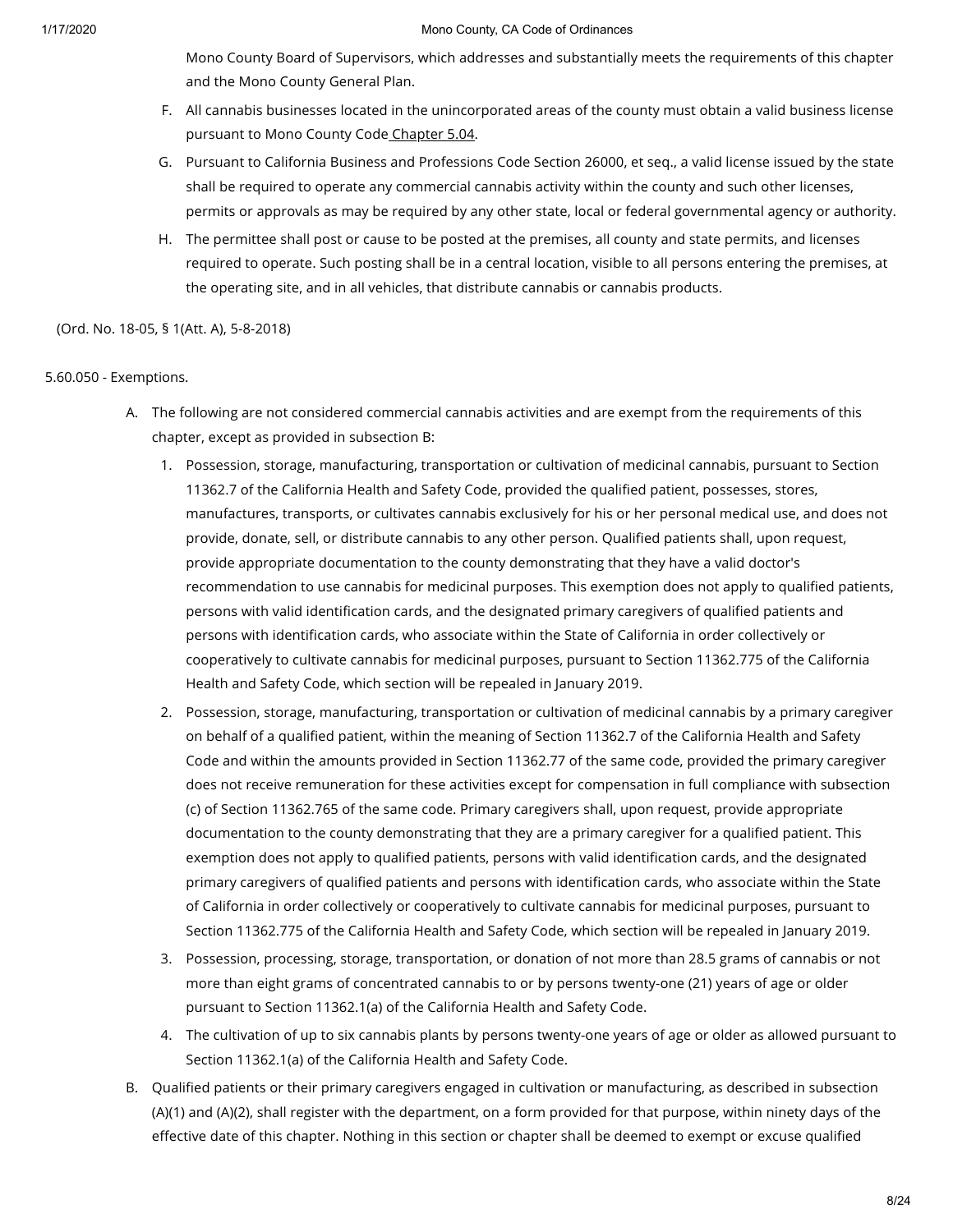patients or their primary caregivers or persons engaged in personal use under subsections (A)(3) and (A)(4) from compliance with any other state or local law, regulation or requirement.

(Ord. No. 18-05, § 1(Att. A), 5-8-2018)

5.60.060 - Limitation on number of cultivation permits available and submission procedure.

- A. The number of cannabis operation permits issued by the county for cultivation under this chapter shall be limited to ten. Applications will be processed in the order in which they are received. Multiple state cultivation licenses, including licenses for different cultivation types, may be permitted under one cannabis operation permit for cultivation provided they are all on the same parcel.
- B. To be eligible for consideration, applications for cultivation must be hand-delivered to an employee at the front desk of the community development department office in Mammoth Lakes at the address stated on the application, during regular business hours. Upon receipt of the application, the employee will conduct a preliminary review to ensure that all required components of the application are included. A list of those components will be provided with the application form. If the employee determines that any component is missing, he or she will provide the applicant with a checklist indicating the missing item(s) and will not date stamp, initial or accept the application for processing. If the employee determines that the application contains all required components, then the application will be date stamped, initialed and accepted for processing.
- C. Application denials, or failure to correct incomplete applications within the time provided by Section [5.60.080](https://library.municode.com/), will result in the application losing its place in the processing line. In such event, the next-received, date stamped, and initialed application will then enter the processing system.
- D. This section is only intended to create a maximum number of cannabis operation permits for cultivation that may be issued within the county. Nothing in this chapter creates a mandate that the county must issue any or all of the ten permits allowed for cultivation under this chapter if it is determined that it is in the best interest of the county to issue less than the maximum number, or if the applicants do not meet the standards which are established in the application requirements.
- E. The Mono County Board of Supervisors, in its discretion, may at any time, reassess the number of cannabis operation permits for cultivation which are authorized by this section. The board, in its discretion, may determine by resolution that the number of cannabis operation permits for cultivation permits should be reduced, or be expanded.

(Ord. No. 18-05, § 1(Att. A), 5-8-2018)

# 5.60.070 - Application process.

- A. Each application, completed on the form(s) and in the manner prescribed by the department, for an annual cannabis operation permit shall be submitted to the department. Applications for all business types, except cultivation, may be submitted in person or by mail, email or fax; applications for cultivation must be submitted in person, in accordance with Section [5.60.060.](https://library.municode.com/)
- B. In all cases, the application shall contain, without limitation, the following. To the extent any of these requirements are identical to the state's application requirements the same documentation submitted to the state may be used for purposes of the cannabis operation permit:
	- 1. The full name, date of birth, mailing address, email address and telephone number for all property owners, owners and applicants.
	- 2. Written proof (e.g., California driver's license, California identification card, or certified birth certificate) that all applicants, owners, supervisors, and employees are eighteen years of age or older for M-permits, and twentyone years of age or older for A-permits.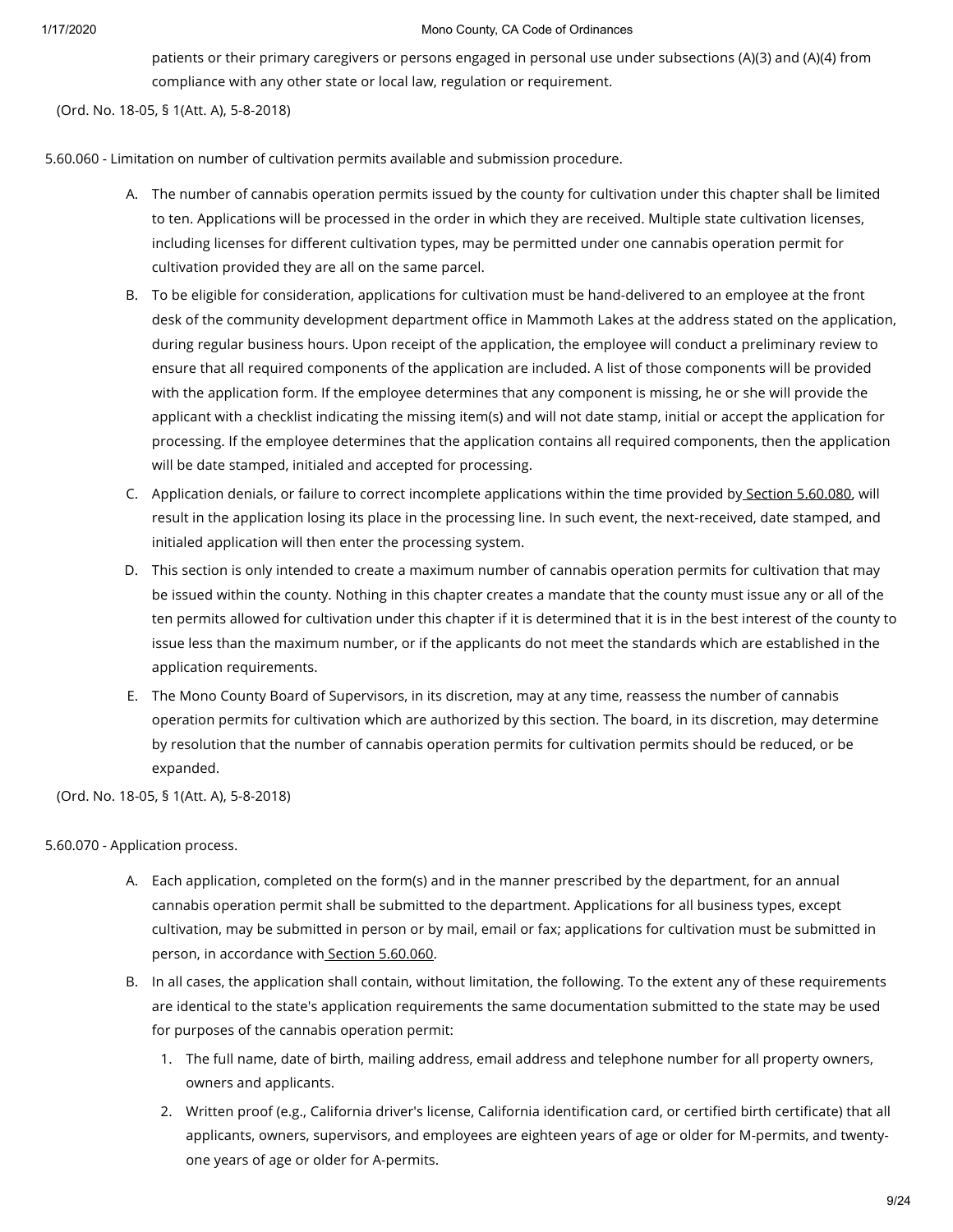- 3. The name, date of birth, and type of government issued identification and identification number for any non-own financial interest as defined in Section [5.60.030.](https://library.municode.com/)
- 4. If the applicant is a business entity or any form of legal entity, information regarding the entity, including, without limitation, the name and address of the entity, its legal status, and proof of registration with, or a certificate of good standing from, the California Secretary of State, as applicable.
- 5. The names and addresses of any other cannabis operations currently being operated by any of the property owners, owners, or applicants, or that have previously been operated by any of the property owners, owners, or applicants, whether in Mono County or otherwise, and a statement of whether the authorization for any such operation had been revoked or suspended and, if so, the reason therefor.
- 6. A twenty-four-hour emergency contact phone number.
- 7. The physical address and assessor's parcel number(s) (APN or APNs) of the premises upon which the proposed commercial cannabis operation will be located.
- 8. Proof of ownership of property or premises; or if the property or premises on which the commercial cannabis operation is to occur is rented or leased, permittee shall submit written permission from the property owner containing the property owner(s)' notarized signature authorizing the permittee to engage in commercial cannabis activities, as described in the application, at the site.
- 9. A "to scale" diagram of the premises, showing, without limitation, a site plan, building layout, all entry ways and exits to the facility, loading zones and all areas in which cannabis, cannabis products and cannabis waste will be stored, grown or dispensed.
- 10. A statement of whether the applicant is applying for an M-permit or an A-permit, if applicable.
- 11. A completed copy of each application submitted (or to be submitted) by the applicant to the state for an annual license issued under California Business and Professions Code Sections 26000, et seq.
- 12. A list of all applicable licenses and permits required to operate the type(s) of commercial cannabis activity(ies) the applicant is seeking to engage in, including but not limited to licenses required pursuant to California Business and Professions Code Section 26000, et seq., along with a statement whether the applicant has obtained (or when he or she will obtain) such approvals.
- 13. A detailed operating plan which includes but need not be limited to: A full description of the proposed activities and products to be cultivated, curated and/or sold; an overview of the processes and procedures to be utilized; how chemicals, pesticides and fertilizers will be stored, handled, used and disposed, as applicable; manufacturing methods; transportation plan; inventory procedures; labor standards and employee training plan, as applicable; hours of operation; and quality control procedures, as applicable.
- 14. A detailed business plan.
- 15. A cannabis waste management plan, as required by business type.
- 16. A confidential security plan, as required by business type, for review and approval by the Mono County Sheriff's Office.
- 17. If applicable, the applicant's seller's permit number issued pursuant to California Revenue and Taxation Code Section 6001 et seq. or a statement that the applicant is currently applying for a seller's permit.
- 18. A statement by the applicant and any person involved in management that it has the ability to comply with all laws regulating cannabis businesses in the State of California and that it shall maintain compliance during the term of the permit.
- 19. Documentation such as resumes, portfolios, professional references or other relevant materials to demonstrate the applicant's and any person involved in management's experience or ability to successfully operate the cannabis business.
- 20. Authorization for the county, its agents and employees to seek verification of the information contained in the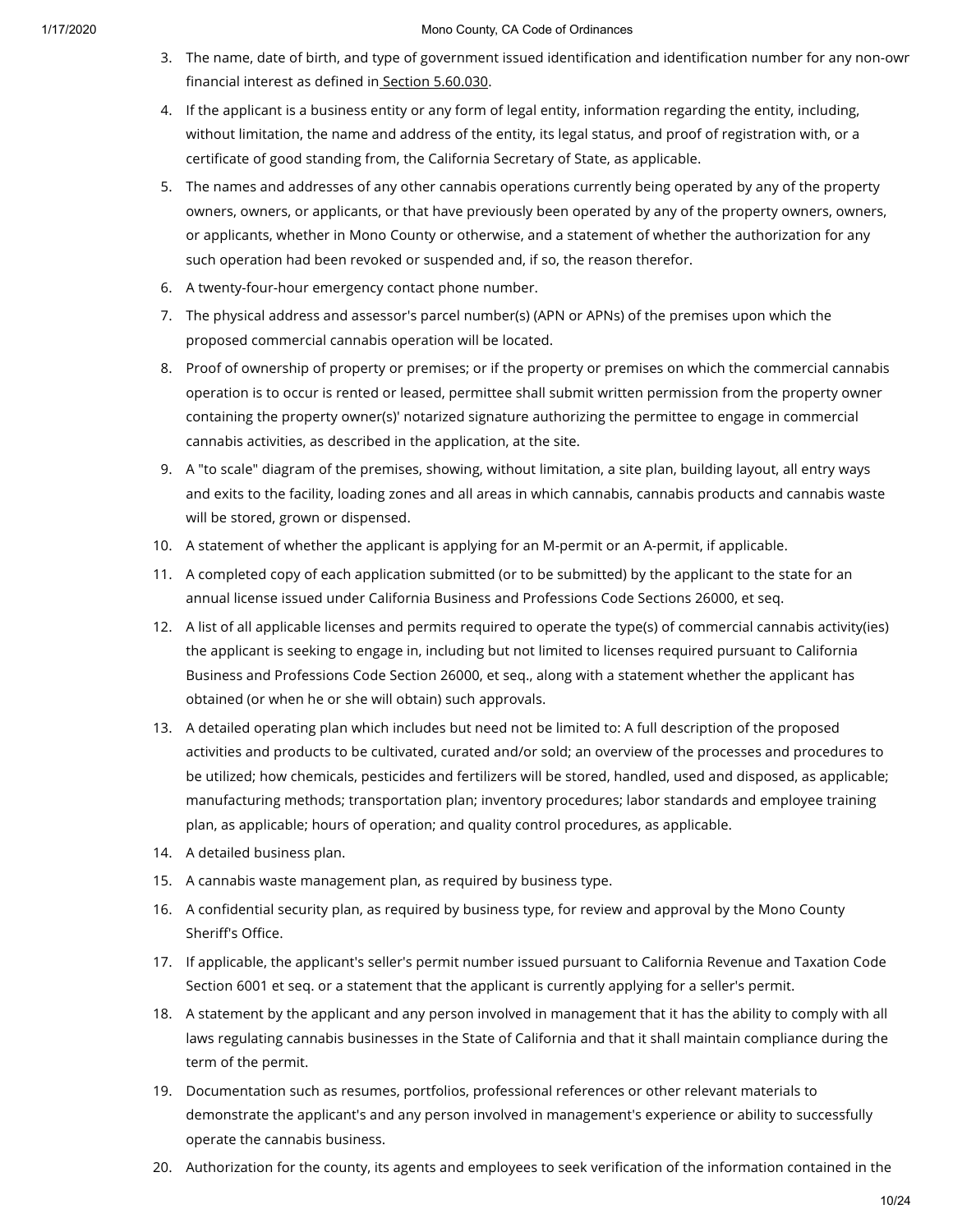application.

- 21. Attestation by the applicant and owner(s) that the applicant and owner(s) will complete the live scan process at the Mono County Sheriff's Office.
- 22. Information or materials related to the rehabilitation of any applicant or owner who has been convicted of an offense which could constitute grounds for denial or revocation of a cannabis operation permit under this chapter.
- 23. An enforceable agreement to defend, indemnify and hold the county harmless from any and all claims, liability, costs or other expenses associated with the processing, approval or issuance of a cannabis operation permit under this chapter on a form provided by the county, or approved by county counsel.
- 24. Certification, under penalty of perjury, that all the information contained in the application is true and correct.
- 25. The required application fee.
- 26. Any other information required by the county.

# (Ord. No. 18-05, § 1(Att. A), 5-8-2018)

# 5.60.080 - Review of applications.

- A. The first ten date stamped and initialed applications for permits involving cultivation and all other complete applications for other types of cannabis activities will be reviewed and processed for approval. This includes review by all departments having regulatory or enforcement authority over the proposed activity, and compliance with the California Environmental Quality Act, as needed. If the director or any other department having regulatory or enforcement authority, determines at any time during this review and processing period that additional information or materials are needed in order to adequately process the application, then he or she shall send notice to the applicant pursuant to Section [5.60.210](https://library.municode.com/) of the required items or information and the applicant shall have fifteen business days from the post mark date of that notice to provide the requested items or information without, in the case of cultivation, affecting the processing priority of the application. If the requested items or information are not submitted within the time provided, then the application will be denied as incomplete. Upon any such denial, a new application may be submitted. In the case of an application for a cannabis operation permit for cultivation, the new application, when deemed complete, shall be date stamped and initialed as of its date of submission in accordance with Section [5.60.060.](https://library.municode.com/)
- B. During the review and processing period, the applicant and owner(s) will be referred to the Mono County Sheriff's office to complete the live scan process. For purposes of the review required by this section, the Mono County Sheriff is authorized and directed to conduct background checks/live scans and to receive state summary criminal history information regarding any person for whom a background check/live scan is required. The sheriff shall make a recommendation to the approval authority regarding the confidential security plan and the fitness and ability of the applicant and owner(s) to engage in commercial cannabis activities based on the results of the background check/live scan. In making the recommendation, the sheriff may take into account any evidence of rehabilitation submitted with the application or at any time before the matter is set for decision by the approval authority.
- C. Upon completion of staff review and internal processing, the director shall set the matter for decision by the approval authority, which shall receive and consider the input and recommendations of the sheriff, staff, the applicant and any interested persons and, thereafter, may issue the cannabis operation permit if:
	- 1. The commercial cannabis activity, as proposed, will comply with the requirements of state law and regulation, the Mono County General Plan, the Mono County Code and this chapter.
	- 2. The property has all necessary land use entitlements as required by the Mono County General Plan or is legally exempt from such requirements.
	- 3. The applicant has demonstrated to the satisfaction of the approval authority that the operation, its owners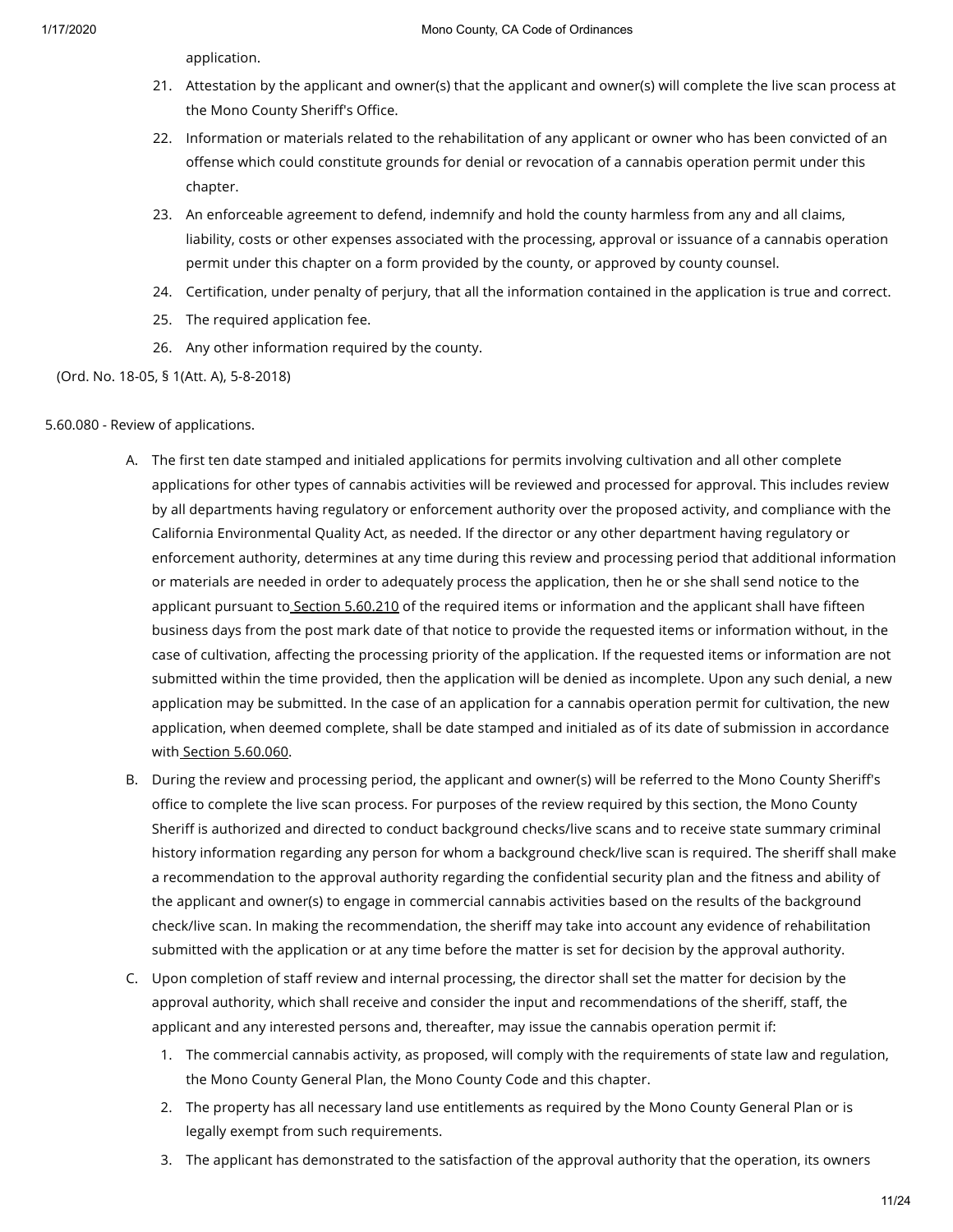and the applicant have the ability to comply with state law and regulation, the Mono County General Plan, the Mono County Code and this chapter.

- 4. No applicant or owner has been convicted of a felony or a drug related misdemeanor reclassified under Section 1170.18 of the California Penal Code (Proposition 47) within the past ten years, unless the approval authority determines that such conviction is not substantially related to the qualifications, functions or duties of the person or activity and/or there is adequate evidence of rehabilitation of the person. A conviction within the meaning of this section means a plea or verdict of guilty or a conviction following a plea of nolo contendere.
- 5. The approval authority determines that issuance of the permit is in the best interests of the community, the county, and its citizens and visitors, based on the following:
- 1. The experience and qualifications of the applicant and any persons involved in the management of the proposed cannabis business;
- 2. Whether there are specific and articulable positive or negative impacts on the surrounding community or adjacent properties from the proposed cannabis business;
- 3. The adequacy and feasibility of business, operations, security, waste management, odor control, and other plans or measures submitted by the applicant;
- 4. Whether granting the permit will result in an undesirable overconcentration of the cannabis industry in a limited number of persons or in a limited geographic area within the county;
- 5. Environmental impacts/benefits of the cannabis business such as waste handling, recycling, water treatment and supply, use of renewable energy or other resources, etc.; and
- 6. Economic impacts to the community and the county such as the number and quality of jobs created and/or other economic contributions made by the proposed operation.
- D. The approval authority shall deny an application that meets any of the following criteria:
	- 1. The applicant has knowingly made a false statement of material fact, or has knowingly omitted a material fact, from the application.
	- 2. A previous cannabis operations permit issued under this chapter for an operation involving the same applicant or owner has been revoked by the county within the two years preceding the date of the application and all opportunities for appeal of that determination have been exhausted or the time in which such appeals could have been filed has expired.
	- 3. The applicant or any owner has been determined, by an administrative hearing body or a court of competent jurisdiction to have engaged in commercial cannabis activities in violation of state or local law and all opportunities for appeal of that determination have been exhausted or the time in which such appeals could have been filed has expired.
- E. If the approval authority denies the application, it shall specify the reasons for the denial on the record or by subsequently issued written decision, which written decision shall be sent to the applicant in accordance with Section [5.60.210](https://library.municode.com/) and applicable law.
- F. A cannabis operation permit issued under this chapter is an annual permit and shall expire on August 31st of each year (unless renewed or revoked in accordance with this chapter). Permits granted within three months prior to the expiration date shall skip the first renewal cycle and instead shall expire on August 31st of the following year.

(Ord. No. 18-05, § 1(Att. A), 5-8-2018)

5.60.090 - Renewal and modification process.

- A. A cannabis operation permit may be renewed and/or modified in accordance with this section.
- B. An application for renewal and/or modification shall be filed with the department, on the form(s) and in the manner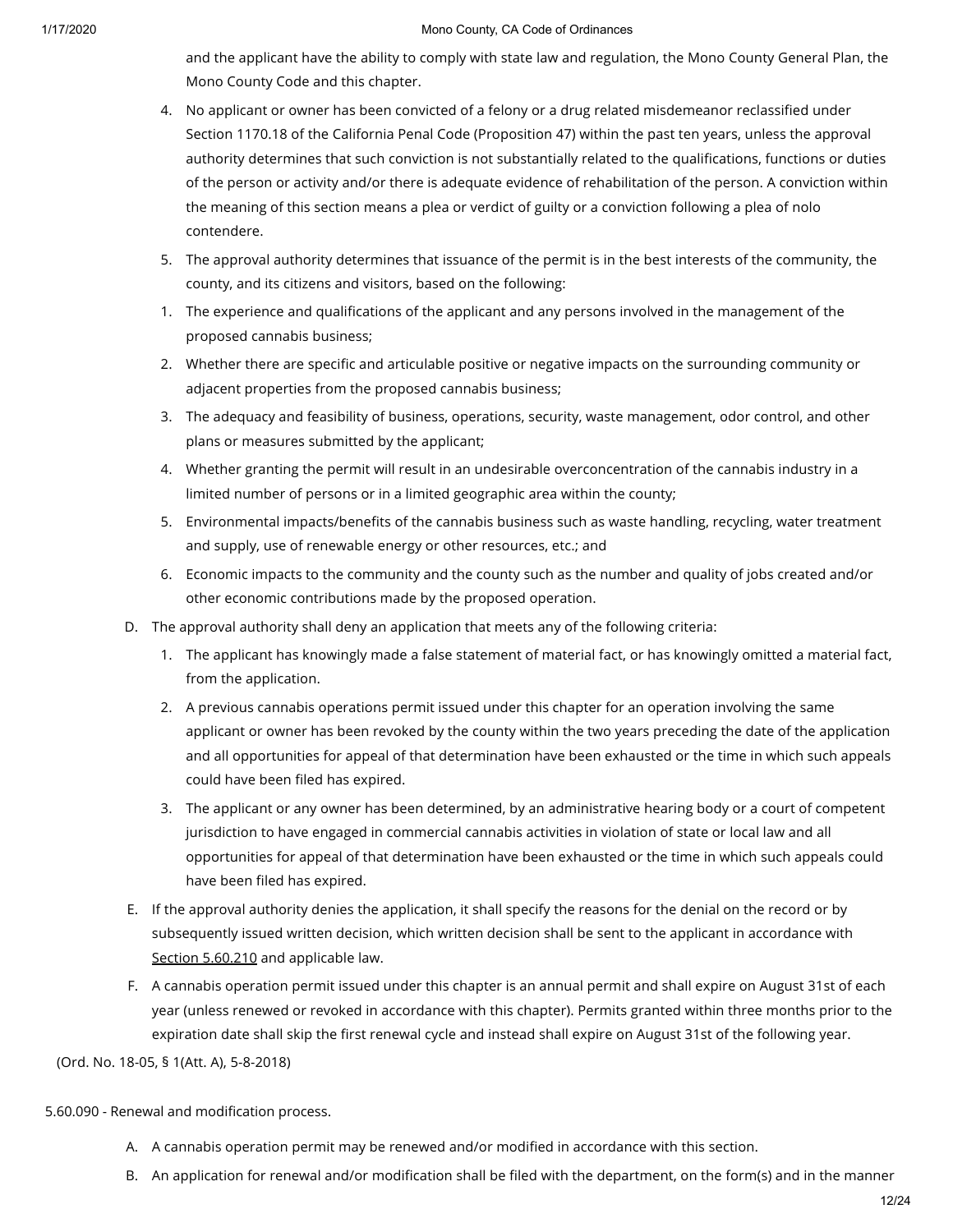prescribed by the department, at least thirty calendar days before expiration of the permit, accompanied by the required renewal/modification fee. If any of the documentation and information supplied by the applicant pursuant to Section [5.60.070](https://library.municode.com/) has changed or will change since the grant of the permit, the applicant shall submit updated information and documentation with the application for renewal and shall provide such other information as the director may require. If an applicant fails to submit the renewal form and all associated fees thirty days before August 31st, the applicant will be required to submit a new application under Section [5.60.070](https://library.municode.com/).

- C. If the renewal/modification application is incomplete, or if the director determines that additional information is required, the director will send notice to the permittee in accordance with Section [5.60.210](https://library.municode.com/) listing the items or information to be provided. The permittee shall have fifteen business days from the postmark date of the notice to submit the listed items. If the applicant fails to timely provide the items or information listed in a notice, then the renewal/modification application will be denied as incomplete.
- D. Upon the timely filing of a renewal/modification application and timely provision of any missing or supplemental information under subsection C., operations under the expired permit may continue (i.e., holdover) until the director has made a final determination on the application, unless the permit is otherwise revoked or suspended pursuant to this chapter.
- E. A permit may be renewed/modified by the director upon determination that the operation meets the standards for grant of the application under Section [5.60.080](https://library.municode.com/) and none of the conditions for denial set forth below are present.
- F. Grounds for denial:
	- 1. The permittee or operation fails to conform to the criteria set forth in this chapter;
	- 2. The permittee is delinquent in payment of applicable county taxes on commercial cannabis activity or any other county fee or charge; or
	- 3. The permit is suspended or revoked or there is an enforcement proceeding pending at the time of the application.
	- 4. The permitted operation has failed the annual inspection performed pursuant to Section [5.60.120\(](https://library.municode.com/)A).
- G. The director shall specify in writing the reason(s) for any denial of the renewal/modification and shall send the written decision to the applicant in accordance with Section [5.60.210](https://library.municode.com/) with an explanation that the decision shall become final in ten calendar days of the postmark date of the decision, unless the applicant submits a completed appeal form to the department requesting a hearing. The appeal form may be obtained from the Mono County Community Development Department office or online. Failure to submit a written request for an appeal hearing on the form provided within ten business days of postmark date of the notice of denial shall constitute a waiver of the right to appeal and a failure to exhaust administrative remedies.
- H. Upon timely receipt of the completed form requesting an appeal hearing, the director shall set the matter for hearing before the approval authority to be held in accordance with the requirements of Section [5.60.200](https://library.municode.com/)(E), as applicable. The determination of the director shall be stayed pending appeal, unless the operation poses an immediate threat to public health and safety, as determined by the director and stated in the written denial.
- I. If a renewal/modification application is denied, an applicant may file a new application pursuant to this chapter. (Ord. No. 18-05, § 1(Att. A), 5-8-2018)

# 5.60.100 - Fees.

The filing of an application for a cannabis operation permit, for a renewal/modification of a cannabis operation permit, or a written request for an appeal hearing shall be accompanied by payment of such fees as the board of supervisors may establish from time to time to recover the county's reasonable costs. Applicants and permittees are responsible for the costs of inspections, investigations, and any other fee-associated activity established pursuant to this chapter.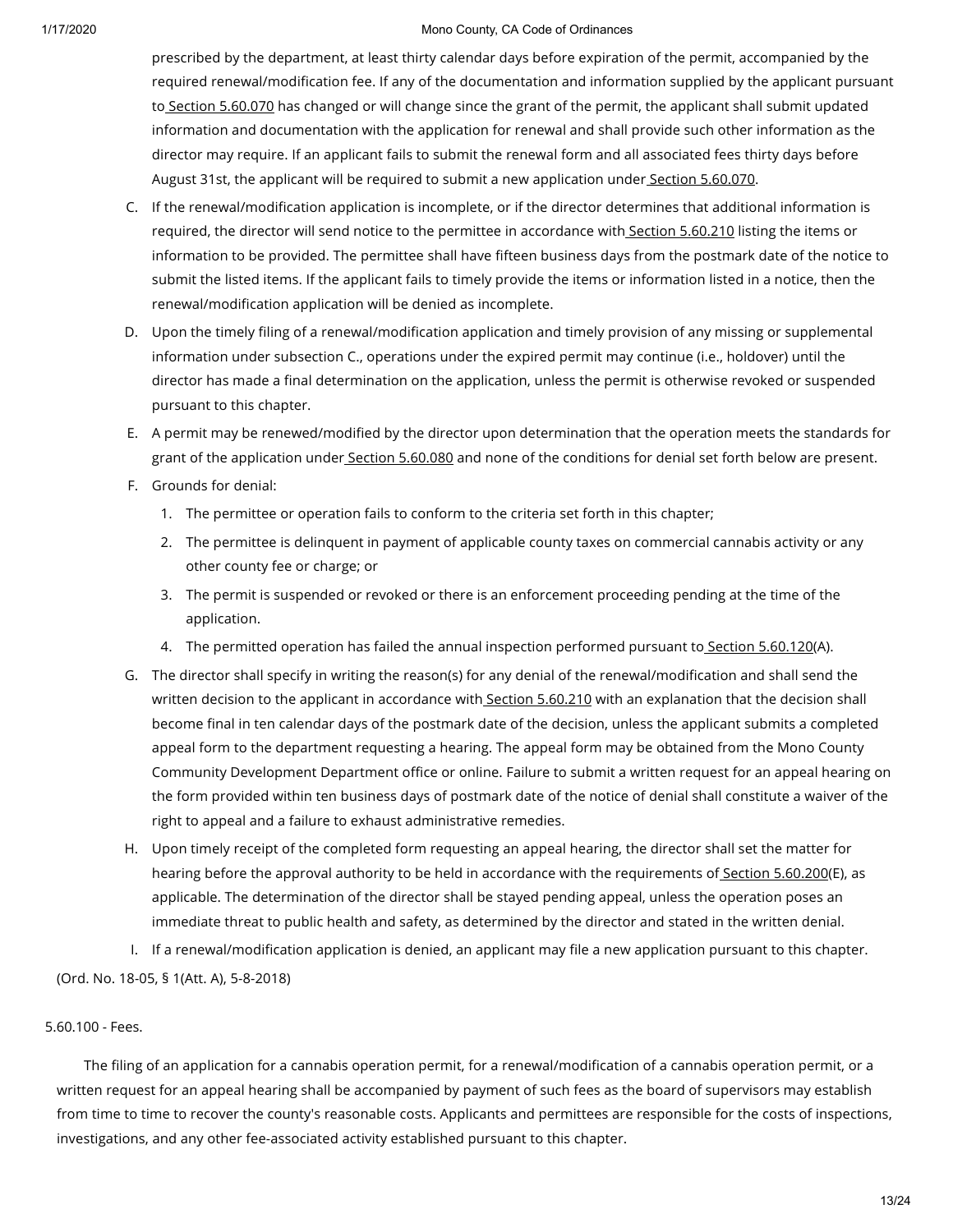(Ord. No. 18-05, § 1(Att. A), 5-8-2018)

5.60.110 - Cannabis operation permit nontransferable.

- A. A cannabis operation permit does not create any property interest in the permittee, is not transferable, and automatically terminates upon expiration or subsequent termination of any holdover period under subsection [5.60.090\(](https://library.municode.com/)D), transfer or upon revocation of any corresponding conditional use permit.
- B. Whenever a corporation, limited liability company, partnership or other type of business entity permitted under this chapter sells or transfers more than fifty percent of its corporate stock, partnership interest or other business interest or otherwise transfers more than fifty percent control in the commercial cannabis operation, a new cannabis operation permit is required pursuant to Section [5.60.070](https://library.municode.com/) of this chapter.
- C. A cannabis operation permit is issued to and covers only the permittee identified on the permit with respect to the premises and activities identified on the permit. The cannabis operation permit does not run with the land.

(Ord. No. 18-05, § 1(Att. A), 5-8-2018)

5.60.120 - Commercial cannabis operating requirements—All cannabis businesses.

Throughout the term of the cannabis operation permit, permittees, for each type of commercial cannabis activity, shall comply with this chapter and all other applicable county or state law, ordinance or regulation, including but not limited to, the following:

- A. Cannabis businesses shall operate only in accordance with their application and all corresponding plans reviewed and approved by the county. All cannabis businesses shall be subject to an annual inspection performed by the department to ensure compliance with this chapter. Failure to pass the annual inspection prior to the August 31st expiration date of the cannabis operation permit may result in denial of the renewal application.
- B. A permittee shall not materially or substantially alter the premises, the usage of the premises, or the mode or character of the business operation conducted from the premises, from that contained in the application, unless and until a modification has been authorized under Section [5.60.090.](https://library.municode.com/) For purposes of this section, material or substantial physical changes include, but are not limited to, an increase or decrease in the total area of the licensed premises previously diagrammed by more than ten percent, any other physical modification resulting in substantial change in the mode or character of business operation, or any change in the cannabis activity type from the approved permit.
- C. No person who is less than eighteen years of age may be employed or otherwise engaged in the operation of an M-permit, and no person less than twenty-one years of age may be employed or otherwise engaged in the operation of an A-permit.
- D. No person under the age of eighteen shall be allowed on the premises of permittees operating pursuant to an M-permit, and no person under the age of twenty-one shall be allowed on the premises of permittees operating pursuant to an A-permit.
- E. Permittees shall maintain a current register of the names of all employees and shall disclose such register for inspection by the county for purposes of determining compliance with this chapter. At least ten calendar days after hiring any new employee (including supervisors) the permittee shall provide the director with updated information regarding that employee as required in Section [5.60.070](https://library.municode.com/)(B)(1).
- F. There shall not be a physician located in or around any commercial cannabis operation at any time for the purpose of evaluating patients for the issuance of a medical cannabis recommendation or card.
- G. No cannabis shall be smoked, ingested or otherwise consumed on the premises of any cannabis business.
- H. Alcohol shall not be sold or consumed on the premises of any cannabis business. Retailers shall prohibit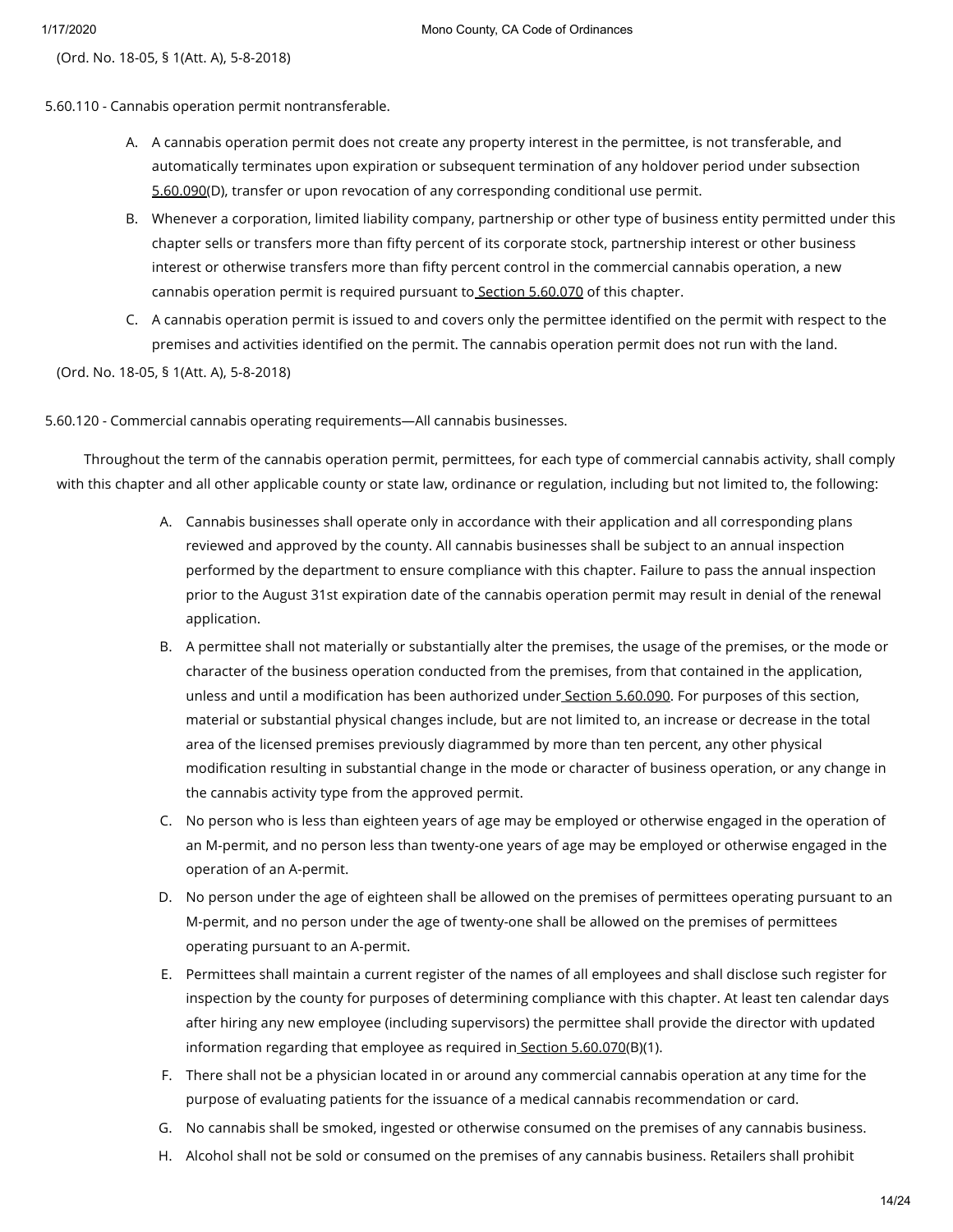patrons from entering or remaining on the premises if they are in possession of or are consuming alcoholic beverages or are under the influence of alcohol.

- I. Tobacco and/or tobacco products shall not be sold, dispensed or consumed on the premises of a cannabis retailer or in any of the public places where smoking is prohibited under state law or pursuant to Mono County Code Chapter 7.92.
- J. No firearms shall be permitted on the premises of any cannabis business without prior written approval from the Mono County Sheriff.
- K. Permittees shall notify the Mono County Sheriff's Department and the Mono County Community Development Department immediately after discovering any of the following: Diversion, theft, loss, or any criminal activity involving the commercial cannabis operation; significant discrepancies identified during inventory; or any other breach of security.
- L. Permittees shall provide the director with the name, telephone number, and e-mail address of a community relations contact to whom the public can provide notice of problems associated with the commercial cannabis operation. The permittee shall make a good faith effort to resolve problems without the need for intervention by the county.
- M. No applicant or owner may have been convicted of a felony or a drug related misdemeanor reclassified by Section 1170.18 of the California Penal Code (Proposition 47) within the past ten years, unless the approval authority has determined, taking into taking into consideration the recommendation of the Mono County Sheriff, that such conviction is not substantially related to the qualifications, functions or duties of the activity and/or there is adequate evidence of rehabilitation. A conviction within the meaning of this section means a plea or verdict of guilty or a conviction following a plea of nolo contendere.
- N. Permittees shall comply with all applicable federal, state and local laws, ordinances and regulations, including without limitation, county building, land use and health codes.
- O. Permittees shall maintain all weighing devices in compliance with local, state or federal law and regulations, including but not limited to, those set and enforced by the Inyo/Mono County Agricultural Commissioner/Sealer of Weights and Measures.
- P. The property owner(s) shall be responsible for ensuring that all commercial cannabis activities at the site operate in good standing with all permits and licenses required by the Mono County Code, Mono County General Plan and state law. Failure to take appropriate action to evict or otherwise remove permittees and persons conducting commercial cannabis activities at the site who do not maintain permits or licenses in good standing with the county or state shall be grounds for the suspension or revocation of a use permit pursuant to the Mono County General Plan or other enforcement action.
- Q. No unpermitted operation may advertise its products or services.
- R. Owners and permittees shall maintain clear and adequate records and documentation demonstrating that all cannabis and/or cannabis products are obtained from and are provided to other permitted and licensed cannabis operations only.
- S. Owners and permittees shall create, maintain and retain accurate records as identified by the state licensing authorities and in accordance with all applicable county and state laws, including but not limited to, Sections 26160 and 26162 of the California Business and Professions Code.
- T. Permittees shall comply with all county and state laws and regulations for maintaining and tracking inventory, including but not limited to, the state's track and trace system, if applicable.
- U. The county shall have the right to examine, monitor, and audit the records and documentation of any cannabis business, which shall be made available to the county upon request.
- V. Permittees shall conduct commercial cannabis activities in compliance with all required county permits, state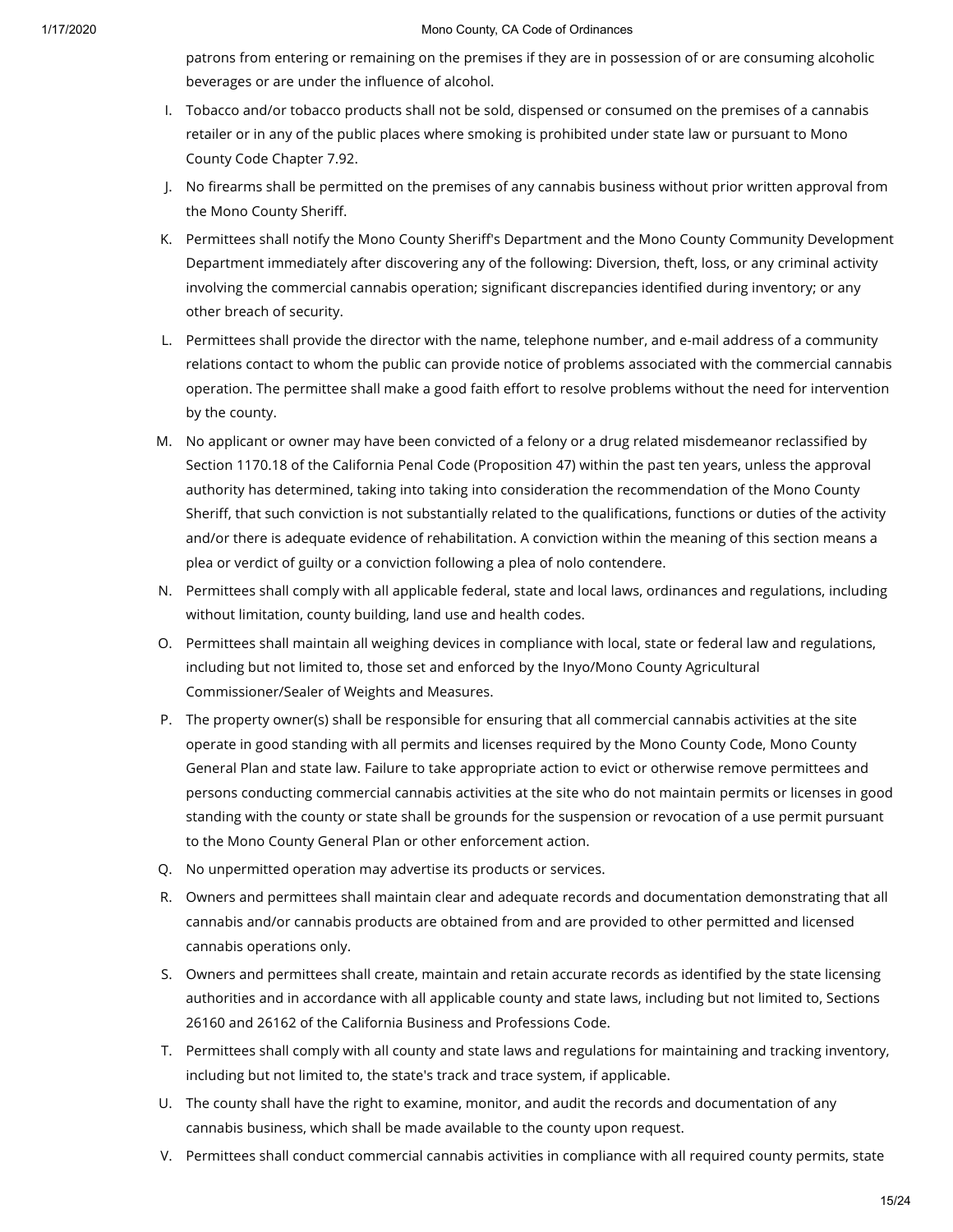licenses, county regulation, and state law and regulation. The permittee shall be responsible for the payment of all required inspection fees, permit fees, and taxes (including, but not limited to, those taxes imposed pursuant to [Chapter](https://library.municode.com/) 3.40 of the Mono County Code, if approved by the voters).

- W. Permittees and owner(s) shall agree to submit to, and pay for, inspections of the operations and relevant records or documents necessary to determine compliance with this chapter from any enforcement officer of the county or their designee.
- X. It is unlawful for any owner, applicant, permittee, supervisors or employee of cannabis business to refuse to allow, impede, obstruct, or interfere with an inspection, or the review of the copying of records and monitoring (including recordings) including, but not limited to, the concealment, destruction, and falsification of any recordings or records.
- Y. Permittees and owner(s) shall indemnify, defend, and hold the county harmless from any and all claims and proceedings relating to the approval of the permit or relating to any damage to property or persons stemming from the commercial cannabis activity.

# (Ord. No. 18-05, § 1(Att. A), 5-8-2018)

# 5.60.130 - Additional regulations for cannabis cultivation.

In addition to the general regulations found in Sections [5.60.040](https://library.municode.com/) and [5.60.120](https://library.municode.com/), cultivators shall comply with the following:

- A. The canopy area of cannabis located at any premises shall not exceed the limits set forth in the use permit issued pursuant to the Mono County General Plan, if applicable. The cannabis operation permit shall specify the canopy limit allowed by the permit.
- B. All indoor, greenhouse and mixed-light cultivation operations and any drying, aging, trimming and packing facilities shall be equipped with odor-control filtration and ventilation system(s) to control odors, humidity and mold in compliance with the odor mitigation plan approved under the use permit.
- C. Permittees must follow all pesticide use, storage and disposal requirements of local, state and federal law and regulations, including but not limited to, those found in [3](https://library.municode.com/) CCR § 8307 (a), (b) and any requirements set and enforced by the Inyo/Mono County Agricultural Commissioner's Office.
- D. Any greenhouse must have a valid building permit issued by the Mono County Building Division and conform to applicable requirements of the California Building Code.
- E. A Hoop-house or similar structure must have an emergency escape opening on one or more sides, be readily removable for seasonal variations, be constructed of somewhat flexible material, and have a cloth type membrane or other similar membrane not exceeding six mils (1/1000 inch) covering the frame. Permanent or temporary service systems, such as electrical, plumbing, gas, or mechanical systems and permanent foundation/anchoring systems are not allowed without a building permit.
- F. Permittees shall be responsible and liable for the management of waste on and around the cannabis operation and shall adhere to the waste management plan developed and implemented in compliance with [3](https://library.municode.com/) CCR § 8308 and approved by the county.
- G. Permittees shall be responsible and liable for safety and security in and around the cannabis operation and shall adhere to the security plan developed and implemented in compliance with [16](https://library.municode.com/) CCR §§ 5042-5047, and approved by the county, which shall include, but is not limited to, the following:
	- 1. Limited access areas on the premises and measures to keep access limited to authorized personnel.
	- 2. An employee badge requirement or a similar identification and sign-in/sign-out procedure for authorized persons.
	- 3. Perimeter lighting systems.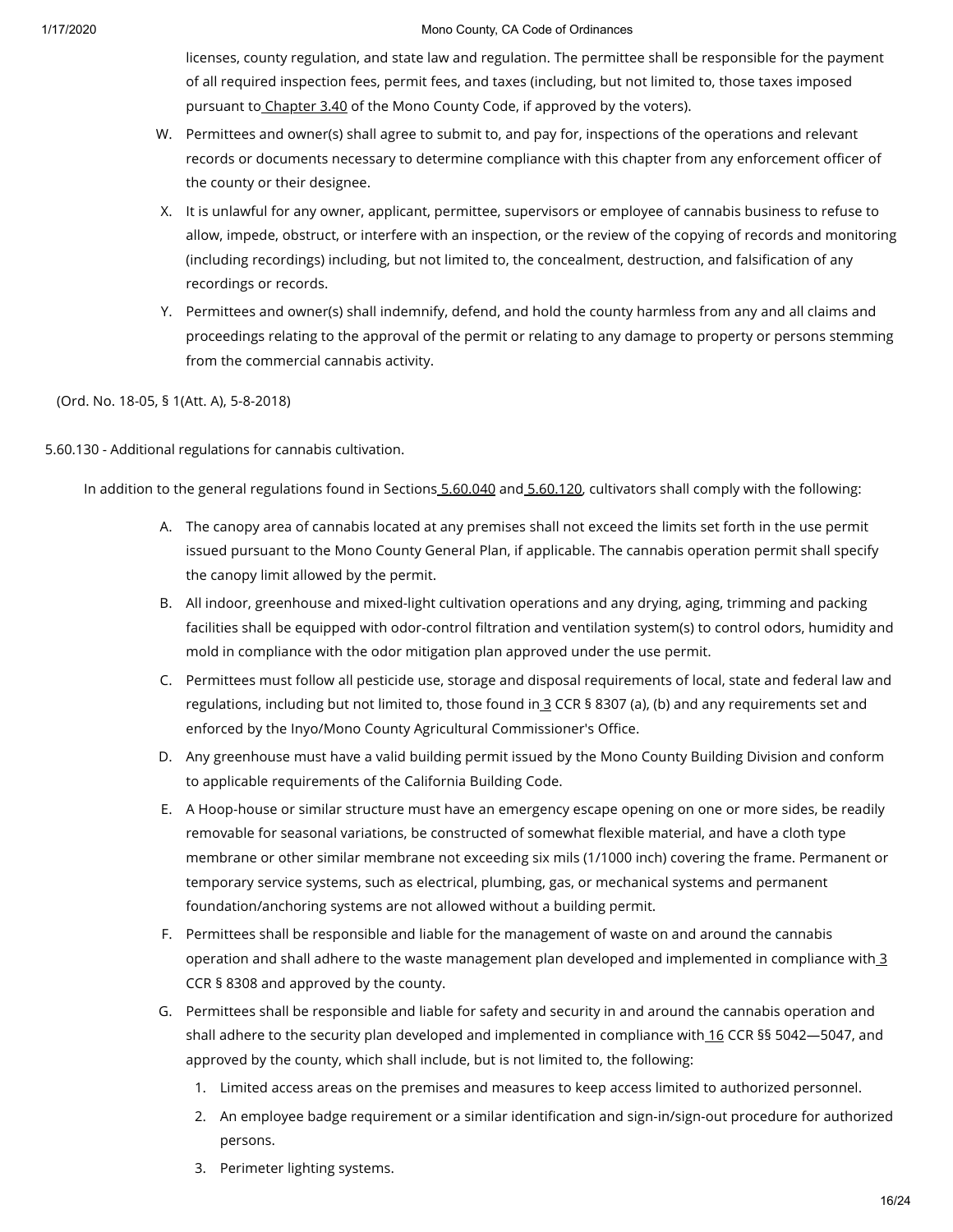- 4. Installation of a video surveillance system that meets all requirements in\_<u>[16](https://library.municode.com/)</u> CCR § 5044. Permittees shall ma video tapes for a period of at least thirty days and shall make such videotapes available to the county upon
- 5. Installation of commercial-grade, nonresidential locks on all points of entry and exit to the premises, including limited access areas.
- 6. Installation of an alarm system that meets all requirements in  $16$  CCR § 5047.
- 7. Storage or security methods used to safeguard areas where the mature and immature cannabis plants are stored and where any other cannabis or cannabis products or accessories are located to prevent diversion, theft, and loss.
- 8. Additional methods used to deter and prevent unauthorized entrance into areas containing cannabis or cannabis products as well as to prevent unauthorized individuals from loitering on the premises or in area(s) immediately surrounding the premises.

(Ord. No. 18-05, § 1(Att. A), 5-8-2018)

5.60.140 - Additional regulations for cannabis retail.

In addition to the general regulations found in Sections [5.60.040](https://library.municode.com/) and [5.60.120](https://library.municode.com/), retailers shall comply with the following:

- A. No cannabis or cannabis products shall be visible from the exterior of the retail premises.
- B. No Retailer shall allow entry into the premises, or sell or transfer cannabis, cannabis products or cannabis accessories to another person, without first verifying the age of the recipient either by electronically scanning, or inspecting through other reliable methods, the person's identification. A retailer with an A-permit shall not sell to a person under the age of twenty-one and a retailer with an M-permit shall not sell to a person under the age of eighteen, unless that person is accompanied by a parent or guardian.
- C. All permittees, owners, supervisors and employees involved in face-to-face retail sales of cannabis or cannabis products or management of a retail facility must complete a training program on cannabis retailing best practices and health education using a curriculum and program approved by the Mono County Public Health Department. The training shall be completed prior to beginning work on the sales floor and a refresher course shall be required each subsequent year of employment with verification of the completion provided to the county. Any such program shall address the following objectives: (1) education on state and local regulatory requirements and best practices for cannabis retailing; (2) education on how to verify age requirements and inform customers about the potential effects that various dosages and products may cause; (3) practices that can lower any risks associated with cannabis use; and (4) information on how to advise customers about best practices for the storage and use of cannabis to prevent access and accidental use by individuals under the age of eighteen (or twenty-one for retailers holding an A-permit).
- D. A cannabis retailer shall not hold or maintain a permit as a food services establishment or cottage food establishment from the county.
- E. Cannabis retailing by means of a self-service display is prohibited.
- F. A cannabis retailer holding an A-permit may not use in its name any words or phrases implying health or therapeutic benefits, including but not limited to "health," "wellness" or "clinic".
- G. A permit shall not be issued for a cannabis retailer that shares an entryway with a holder of a license to sell tobacco or alcohol; a purveyor of food products; or a pharmacy.
- H. Retailers shall not sell, or allow to be sold, cannabis, cannabis concentrates or cannabis products in any amount exceeding the daily limits set forth [16](https://library.municode.com/) CCR § 5409.
- I. Retailers shall have a licensed premises which is a physical location from which commercial cannabis activities are conducted. Cannabis retailing is not permitted from a vehicle or non-permanent structure.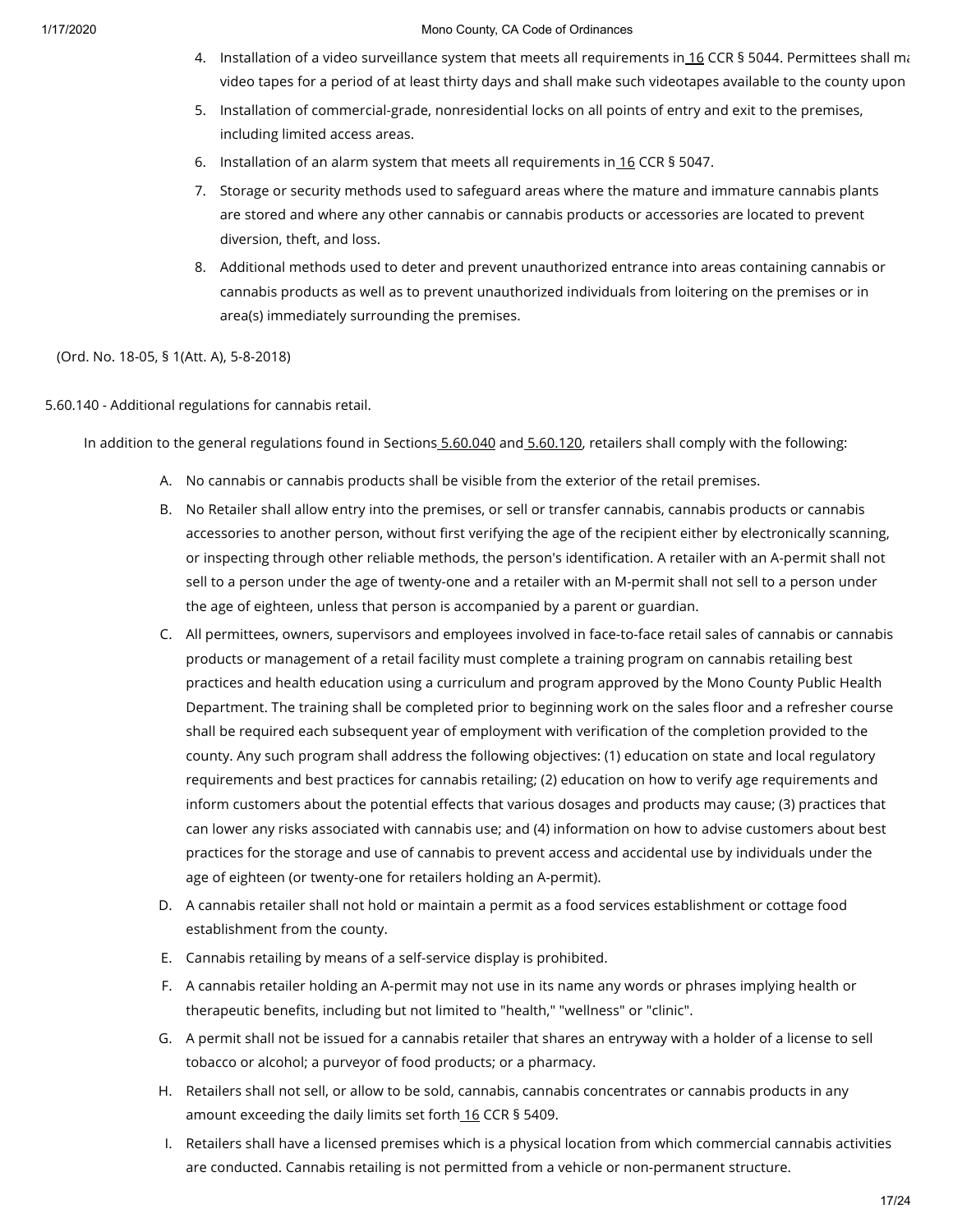- J. Permittees shall be responsible and liable for the management of waste on and around the cannabis operation a to the waste management plan developed and implemented in compliance with [16](https://library.municode.com/) CCR §§ 5054-5055 and approcounty.
- K. Permittees shall be responsible and liable for safety and security in and around the cannabis operation and shall adhere to the security plan developed and implemented in compliance with [16](https://library.municode.com/) CCR §§ 5042—5047, and approved by the county, which shall include, but is not limited to, the following:
	- 1. Limited access areas on the premises and measures to keep access limited to authorized personnel.
	- 2. An employee badge requirement that meets all requirements in [16](https://library.municode.com/) CCR § 5043.
	- 3. Installation of a video surveillance system that meets all requirements in [16](https://library.municode.com/) CCR § 5044. Permittees shall maintain surveillance video tapes for a period of at least thirty days and shall make such videotapes available to the county upon request.
	- 4. Perimeter lighting systems.
	- 5. Installation of commercial-grade, nonresidential locks on all points of entry and exit to the premises, including limited access areas.
	- 6. Installation of an alarm system that meets all requirements in  $16$  CCR § 5047.
	- 7. Security personnel hired pursuant to [16](https://library.municode.com/) CCR § 5045.
	- 8. Storage methods used to store all cannabis and cannabis products in a manner to prevent diversion, theft, and loss, except for limited amounts of cannabis and cannabis products used for display purposes or immediate sale.
	- 9. Measures used to deter and prevent unauthorized entrance into areas containing cannabis or cannabis products in compliance with California Business and Professions Code section 26070 as well as to prevent unauthorized individuals from loitering on the premises or in area(s) immediately surrounding the premises.
- L. All sales and dispensing of cannabis and cannabis products shall be conducted in-person and entirely within the licensed premises of the cannabis retailer. The delivery of any cannabis or cannabis products by a licensee to a consumer is prohibited within the unincorporated area of the County.
- M. Hours of operation for a retail facility shall begin no earlier than 9:00 a.m. and end no later than 9:00 p.m.
- N. Retailers are prohibited from selling and advertising for sale the following:
	- 1. Any cannabis or cannabis product that is attractive to children or youth, as determined by the county in accordance with subsection [5.60.030](https://library.municode.com/)(9).
	- 2. Any cannabis or cannabis product whose packaging or labeling is attractive to children or youth, as determined by the county in accordance with subsection [5.60.030](https://library.municode.com/)(9).
	- 3. Synthetic cannabinoid containing products.
	- 4. Cannabis or cannabis products that contain any noncannabinoid additive that would increase potency, toxicity or addictive potential, or that would create an unsafe combination with other psychoactive substances. Prohibited additives include, but are not limited to, nicotine, caffeine and alcohol [excepting a minimum of alcohol that is residual from manufacturing or required solvents for the cannabis containing product if the product's packaging, labeling and marketing make no other reference to alcoholic content].
	- 5. Any cannabis product that would otherwise be classified as a potentially hazardous food (as defined in California Health and Safety Code Section 113871), including a food that requires time or temperature control to limit pathogenic microorganism growth or toxin formation.
	- 6. Any cannabis-infused beverages, powders, gels or other concentrates with instructions for the preparation of cannabis-infused beverages.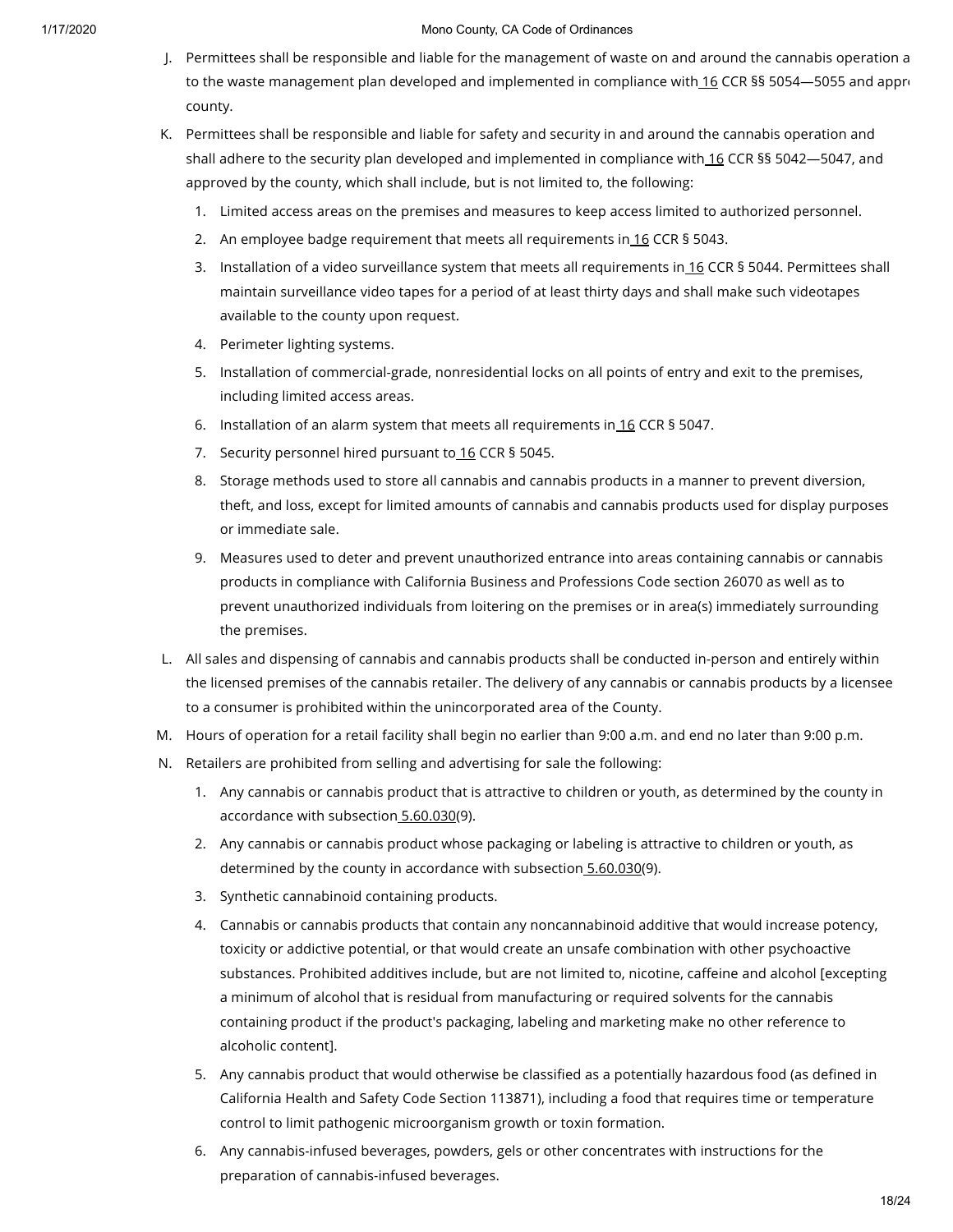- 7. Any cannabis product that the county determines is easily confused with a commercially available food product without cannabis.
- O. Every cannabis retailer shall maintain on the premises the original labeling and packaging provided by the manufacturer for all cannabis products that are sold or offered for sale by the establishment separately from the original packaging designed for retail sale to the consumer. The original labeling and packaging from which the contents are sold separately shall be maintained during such time as the contents of the package are offered for sale and may be disposed of upon the sale of the entire contents of such package.
- P. Retailers must display a warning sign in a prominent location within the premises with letters of not less than one-half-inch in height, and must clearly state the following information:

## **WARNING**

**Are you pregnant or breastfeeding?** According to the U.S. Centers for Disease Control (CDC), marijuana use during pregnancy can be harmful to your baby's health, including causing low birth weight and developmental problems.

**Driving while high is a DUI.** Marijuana use increases your risk of motor vehicle crashes.

**Not for Kids or Teens!** Starting marijuana use young or using frequently may lead to problem use and, according to the CDC, may harm the developing teen brain.

Sign posted pursuant to Mono County Code Chapter [5.60.140](https://library.municode.com/).

(Ord. No. 18-05, § 1(Att. A), 5-8-2018)

5.60.150 - Additional regulations for cannabis manufacturing.

In addition to the general regulations found in Sections [5.60.040](https://library.municode.com/) and [5.60.120](https://library.municode.com/), manufacturers shall comply with the following:

- A. In no case shall any hazardous, flammable or explosive substances be used to process or manufacture cannabis products on site unless all necessary permits have been obtained from the Mono County Health Department, and all other appropriate agencies.
- B. Extraction equipment used in manufacturing facilities shall be listed or otherwise certified by an approved third-party testing agency or licensed professional engineer and approved for the intended use by the County Building Official and local Fire District Chief, if any.
- C. All employees of a cannabis manufacturing facility operating potentially hazardous equipment shall be trained on the proper use of equipment and on the proper hazard response protocols in the event of equipment failure. In addition, employees handling edible cannabis products or ingredients shall be trained on proper food safety practices.
- D. All cannabis-infused edible products, their storage facilities and related utensils, equipment and materials shall be approved, used, managed and handled in accordance with Sections 113700—114437 of the California Health and Safety Code, and the California Retail Food Code. All cannabis-infused edible products and ingredients shall be protected from contamination at all times.
- E. Edible cannabis products shall be designed, produced, manufactured, distributed, packaged and sold or distributed by a licensee in accordance with Section 26130 of the California Business and Professions Code.
- H. Permittees shall be responsible and liable for the management of waste on and around the cannabis operation and shall adhere to the waste management plan developed and implemented in compliance with [17](https://library.municode.com/) CCR § 40290 and approved by the county.
- I. Permittees shall be responsible and liable for safety and security in and around the cannabis operation and shall adhere to the security plan developed and implemented in compliance with [17](https://library.municode.com/) CCR §§ 40200-40205,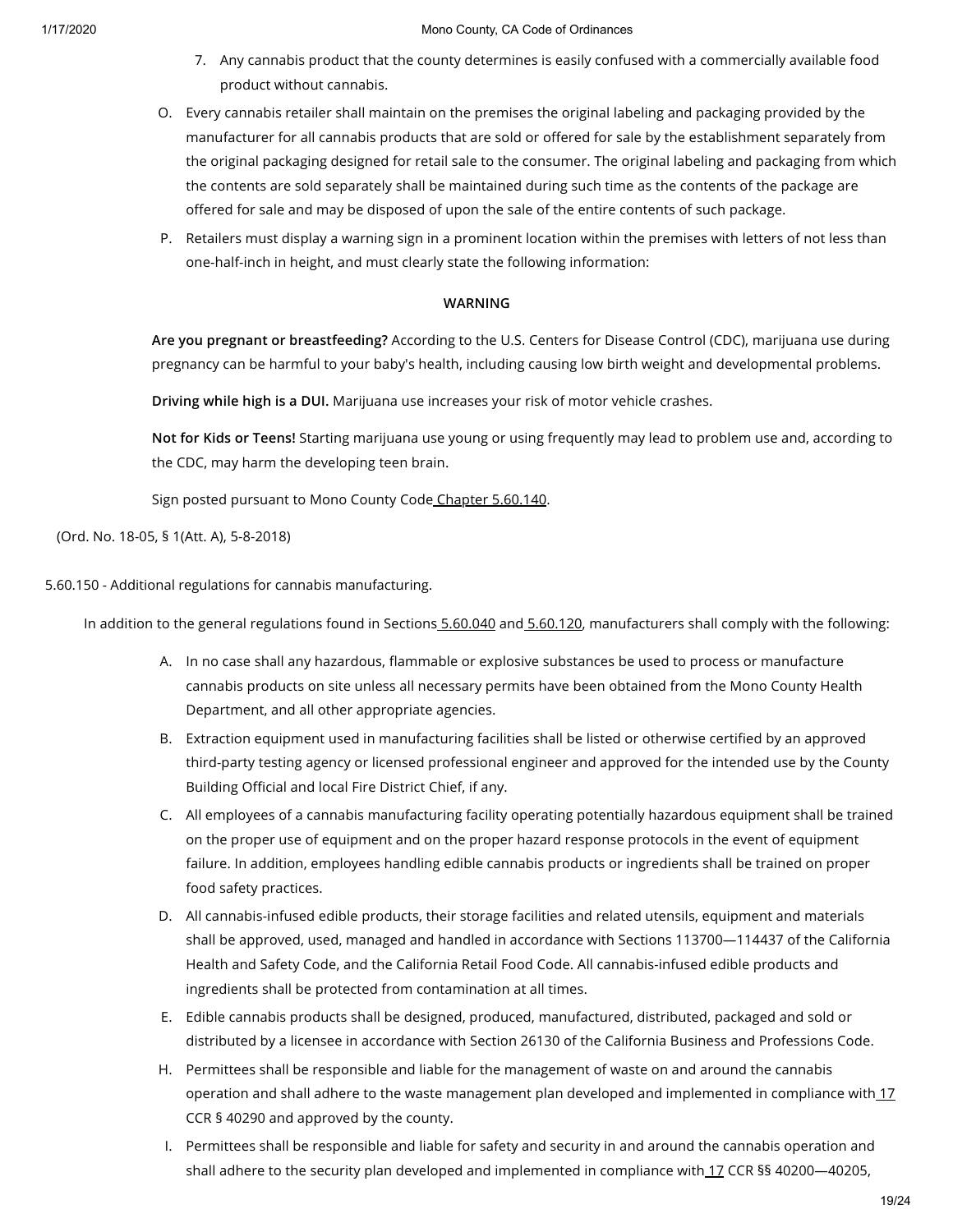and approved by the county, which shall include, but is not limited to, the following:

- 1. Prevention of access to the manufacturing premises for unauthorized personnel and for the protection and safety of all employees pursuant to [17](https://library.municode.com/) CCR § 40200(a).
- 2. An employee badge requirement or a similar identification and sign-in/sign-out procedure for authorized persons in compliance with [17](https://library.municode.com/) CCR § 40200(a).
- 3. Installation of a video surveillance system that meets all requirements in <u>[17](https://library.municode.com/)</u> CCR § 40205. Permittees shall maintain surveillance video tapes for a period of at least thirty days and shall make such videotapes available to the county upon request.
- 4. Perimeter lighting systems.
- 5. Installation of commercial-grade, nonresidential locks on all points of entry and exit to the premises, including limited access areas.
- 6. Installation of an alarm system that meets all requirements in  $16$  CCR § 5047.
- 7. Pursuant to <u>[17](https://library.municode.com/)</u> CCR § 40200(b), (c), measures to prevent against theft or loss of cannabis and cannabis products including, but not limited to, establishing an inventory track and trace system to track cannabis and cannabis products and the personnel responsible for processing it throughout the manufacturing process; limiting access of personnel within the premises to those areas necessary to complete job duties, and to those time-frames specifically scheduled for completion of job duties; supervising tasks or processes with high potential for diversion; providing designated areas in which personnel may store and access personal items; secure and back electronic records in a manner that prevents unauthorized access and protects the integrity of the records.

(Ord. No. 18-05, § 1(Att. A), 5-8-2018)

5.60.160 - Additional regulations for cannabis testing.

In addition to the general regulations found in Sections [5.60.040](https://library.municode.com/) and [5.60.120](https://library.municode.com/), testing laboratories shall comply with the following:

- A. Testing facilities shall adopt standard operating procedures using methods consistent with general requirements for the competence of testing and calibration activities, including sampling, using standard methods established by the International Organization for Standardization, specifically ISO/IEC 17020 and ISO/IEC 17025 to test cannabis and cannabis products that are approved by an accrediting body that is a signatory to the International Laboratory Accreditation Cooperation Mutual Recognition Arrangement.
- B. Testing facilities shall notify the county within twenty-four hours of conducting a test if a sample that was cultivated, manufactured, or supplied by a cannabis business located in Mono County is found to contain levels of a contaminant not allowed by the state that could be injurious to human health if consumed.
- C. Permittees shall be responsible and liable for the management of waste on and around the cannabis operation and shall adhere to the waste management plan developed and implemented in compliance with [16](https://library.municode.com/) CCR §§ 5054, 5055 and approved by the county.
- D. Permittees shall be responsible and liable for safety and security in and around the cannabis operation and shall adhere to the security plan developed and implemented in compliance with [16](https://library.municode.com/) CCR §§ 5042—5047, and approved by the county, which shall include, but is not limited to, the following:
	- 1. Limited access areas on the premises and measures to keep access limited to authorized personnel.
	- 2. An employee badge requirement that meets all requirements in [16](https://library.municode.com/) CCR § 5043.
	- 3. Installation of a video surveillance system that meets all requirements in [16](https://library.municode.com/) CCR § 5044. Permittees shall maintain surveillance video tapes for a period of at least thirty days and shall make such videotapes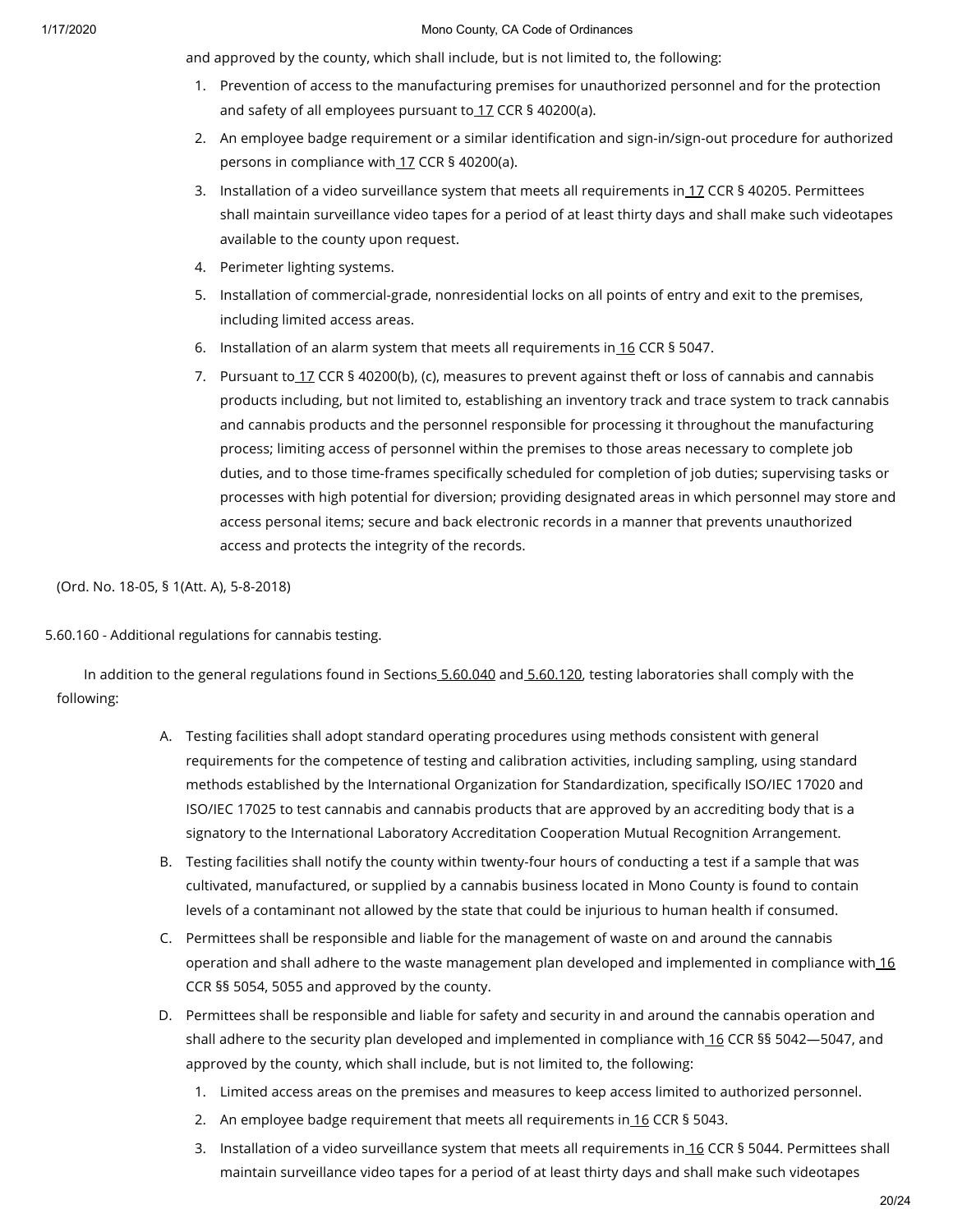available to the county upon request.

- 4. Perimeter lighting systems.
- 5. Installation of commercial-grade, nonresidential locks on all points of entry and exit to the premises, including limited access areas.
- 6. Installation of an alarm system that meets all requirements in  $16$  CCR § 5047.
- 7. Storage methods used to store all cannabis and cannabis products in a manner to prevent diversion, theft, and loss.
- 8. Measures used to deter and prevent unauthorized entrance into areas containing cannabis or cannabis products in compliance with California Business and Professions Code Section 26070 as well as to prevent unauthorized individuals from loitering on the premises or in area(s) immediately surrounding the premises.

(Ord. No. 18-05, § 1(Att. A), 5-8-2018)

# 5.60.170 - Additional requirements for cannabis distribution.

In addition to the general regulations found in Sections [5.60.040](https://library.municode.com/) and [5.60.120](https://library.municode.com/), distributors based in Mono County shall comply with the following:

- A. Transportation shall only be conducted by persons licensed and permitted by the state and county to distribute cannabis and cannabis goods.
- B. Only a permittee or an authorized employee shall be in a vehicle while transporting cannabis and cannabis products. Under no circumstances shall a person under the age of twenty-one years old be in a commercial vehicle or trailer transporting cannabis or cannabis products.
- C. Permittees transporting cannabis and cannabis products shall only travel between licensees shipping or receiving cannabis and cannabis products and its own licensed/permitted premises when engaged in the transportation of cannabis and cannabis products. The distributor may transport multiple shipments at once in accordance with applicable laws. A distributor shall not deviate from the travel requirements set forth in  $16$ CCR § 5311, except for necessary rest, fuel, or vehicle repair stops.
- D. Under no circumstances may non-cannabis products, except for cannabis accessories as defined in Business and Professions Code section 26001(g), be transported with cannabis or cannabis products.
- E. Permittees shall not leave a vehicle or trailer containing cannabis or cannabis products unattended in a residential area or parked overnight in a residential area.
- F. All vehicles used for transporting cannabis and cannabis products shall comply with all applicable local and state law and regulation, including but not limited to, [16](https://library.municode.com/) CCR §§ 5311—5315.
- G. Permittees shall implement measures to keep all cannabis and cannabis products secure and inaccessible during all stages of operation and shall at all times comply with applicable local and state law and regulation for tracking, storing and transporting cannabis and cannabis products, including but not limited to, [16](https://library.municode.com/) CCR §§ 5311—5315.
- H. Permittees shall create a shipping manifest pursuant to<u>.[16](https://library.municode.com/)</u> CCR § 5314, a physical copy of which shall be maintained during transportation and shall be made available to the county upon request.
- I. Permittees shall be responsible and liable for the management of waste on and around the cannabis operation and shall adhere to the waste management plan developed and implemented in compliance with [16](https://library.municode.com/) CCR §§ 5054, 5055 and approved by the county.
- J. Permittees shall be responsible and liable for safety and security in and around the cannabis operation and shall adhere to the security plan developed and implemented in compliance with [16](https://library.municode.com/) CCR §§ 5042-5047, and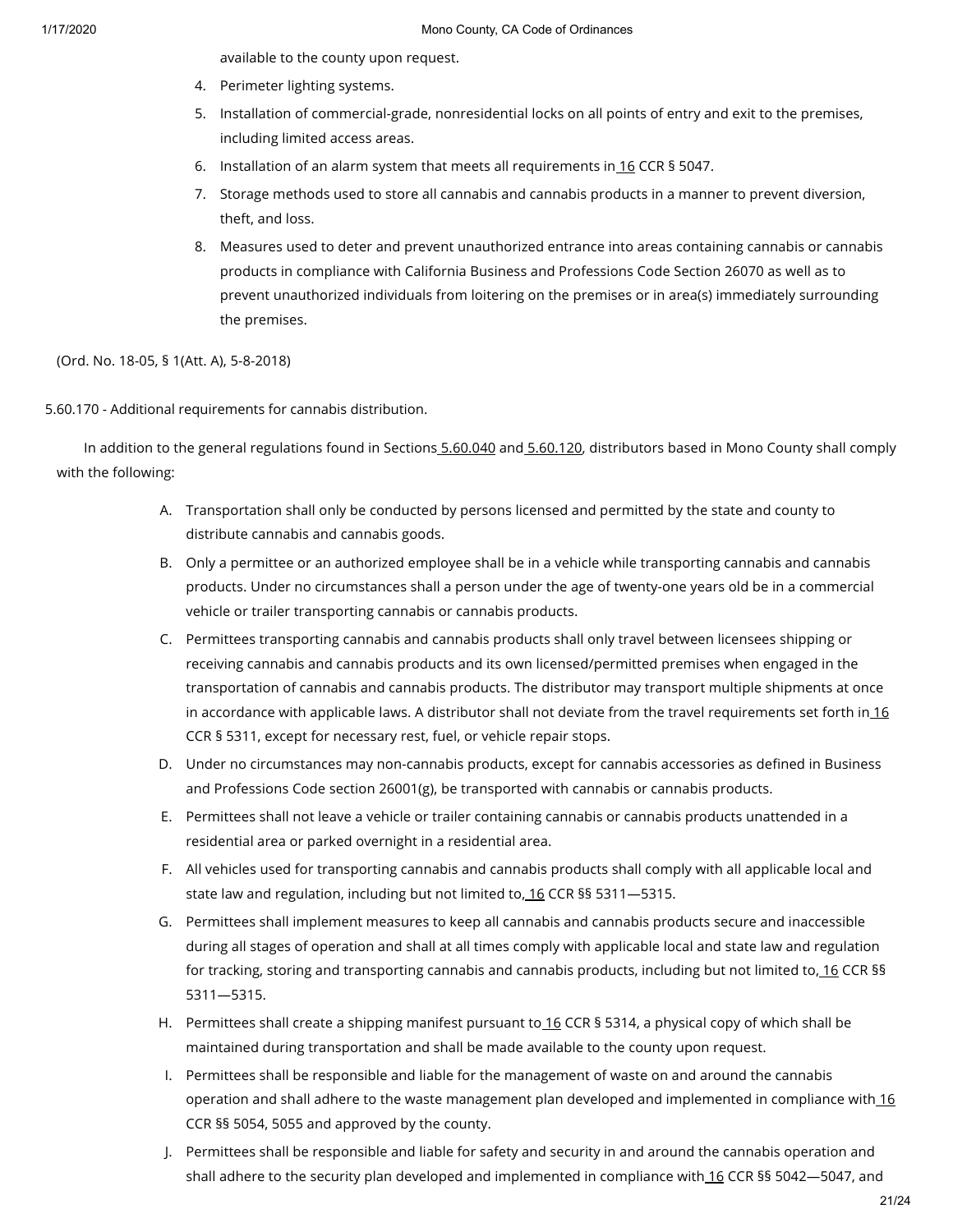approved by the county, which shall include, but is not limited to, the following:

- 1. Limited access areas on the premises and measures to keep access limited to authorized personnel.
- 2. An employee badge requirement that meets all requirements in [16](https://library.municode.com/) CCR § 5043.
- 3. Installation of a video surveillance system that meets all requirements in [16](https://library.municode.com/) CCR § 5044. Permittees shall maintain surveillance video tapes for a period of at least thirty days and shall make such videotapes available to the county upon request.
- 4. Perimeter lighting systems.
- 5. Installation of commercial-grade, nonresidential locks on all points of entry and exit to the premises, including limited access areas.
- 6. Installation of an alarm system that meets all requirements in  $16$  CCR § 5047.
- 7. Storage methods used to store all cannabis and cannabis products in a manner to prevent diversion, theft, and loss.
- 8. Measures used to deter and prevent unauthorized entrance into areas containing cannabis or cannabis products in compliance with California Business and Professions Code Section 26070 as well as to prevent unauthorized individuals from loitering on the premises or in area(s) immediately surrounding the premises.

(Ord. No. 18-05, § 1(Att. A), 5-8-2018)

5.60.180 - Advertising, packaging and labeling requirements.

- A. Permittees shall comply with state law and regulations pertaining to packaging, product labeling and product inserts requirements for cannabis and cannabis products, including but not limited to, those provisions found in Sections 26120, 26121 of the California Business and Professions Code.
- B. Permittees shall comply with all applicable county and state laws and regulations pertaining to the creation, publication and dissemination of advertising signs, advertising and marketing.
- C. Permittees shall not include on the label of any cannabis or cannabis product or publish or disseminate advertising or marketing containing any health-related statement.
- D. Labeling, advertising signs, advertising and marketing shall not be attractive to children or youth.
- E. No cannabis business, cannabis or cannabis product brand identification, including logos, trademarks or names, may be used or licensed for use on clothing, toys, games, or game equipment, or other items that are typically marketed primarily to or used primarily by persons under the age of twenty-one, or that are attractive to children or youth.

(Ord. No. 18-05, § 1(Att. A), 5-8-2018)

5.60.190 - Suspension or revocation of cannabis operation permit.

Any of the following shall be grounds for suspension or revocation of a cannabis operation permit, following the procedures in Section [5.60.200](https://library.municode.com/) of this chapter or, if there is an immediate threat to the public health or safety, such other procedures as may be authorized by law.

- A. Failure to comply with one or more of the terms and conditions of the cannabis operation permit, the Mono County Code, the Mono County General Plan or state law or regulation.
- B. The cannabis operation permit was granted on the basis of false material information, written or oral, given willfully or negligently by the applicant.
- C. Suspension or revocation of the conditional use permit issued under the Mono County General Plan.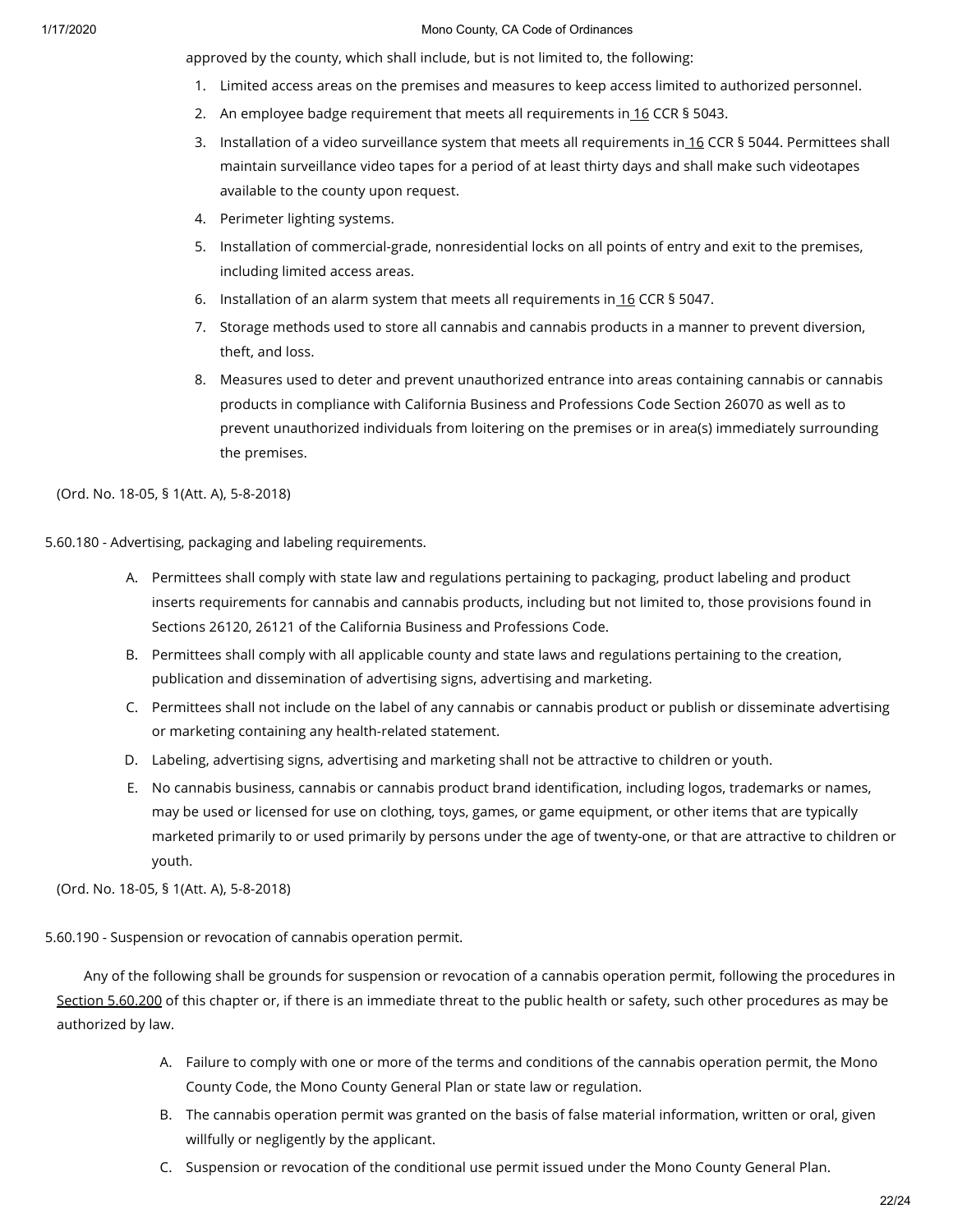- D. Denial, revocation or suspension of the permittee's state cannabis license.
- E. Failure to pay applicable state or county taxes or fees.
- F. Conduct of the commercial cannabis operations in a manner that constitutes a nuisance, where the permittee has failed to comply with reasonable conditions to abate the nuisance as directed by the county.

(Ord. No. 18-05, § 1(Att. A), 5-8-2018)

5.60.200 - Procedure for suspension or revocation.

- A. If the director determines that grounds for suspension or revocation of the cannabis operation permit exist, he or she shall issue a written notice of intention to suspend or revoke the permit, as applicable. The notice of intention shall be served in accordance with Section [5.60.210](https://library.municode.com/) on the permittee and owner(s), as reported on the permit, and on the property owner, as reported on the latest equalized assessment roll. The notice of intention shall describe the property, the intention to revoke or suspend the permit, the grounds for suspension or revocation, the action necessary to correct or abate the violation and a reasonable time limit for compliance.
- B. If the violation has not been corrected within the period specified in the notice of intention, the director may issue a notice of suspension or revocation, as applicable. The notice of suspension or revocation shall be served in the same manner and upon the same persons as described above for service of the notice of intention and shall be effective ten business days from the date it is postmarked, unless a request for hearing is submitted as described in subsection C.
- C. The permittee and/or owner shall have ten business days from postmark date of the notice of revocation or suspension to submit a completed appeal form, to the department requesting a hearing. The appeal form may be obtained from the Mono County Community Development Department office. Failure to submit the requisite form within ten business days of postmark date of the notice of revocation or suspension, shall be deemed a waiver of the right to challenge the suspension or revocation and a failure to exhaust administrative remedies.
- D. Upon receipt of a timely written request for a hearing, the director shall set a date for a hearing to be held as soon as reasonably practicable before the board of supervisors or a hearing officer designated by the board ("hearing body"). Notice of the hearing, including the time, date, and location of the hearing, shall be served in the same manner and upon the same persons as described above for service of the notice of intention. The revocation or suspension shall be stayed until the hearing body decision is final.
- E. Hearing Procedures.
	- 1. The hearing body is authorized to conduct hearings, issue subpoenas, receive evidence, administer oaths, rule on questions of law and the admissibility of evidence, prepare a record of the proceedings, and render decisions on the suspension or revocation of the cannabis operation permit.
	- 2. In any proceeding before a hearing body, oral testimony offered as evidence shall be taken only on oath or affirmation, and the hearing officer, his/her clerk, or other designee shall have the power to administer oaths and affirmations and to certify to official acts.
	- 3. All parties to the hearing shall have the opportunity to testify, introduce exhibits, call and examine witnesses, and cross examine opposing witnesses on any matter relevant to the issues.
	- 4. The hearing body may postpone the hearing date upon good cause shown, continue the hearing during the course of the hearing, and make such other procedural orders and rulings as he or she deems appropriate during the course of the hearing.
	- 5. The hearing shall follow the procedures set forth in subsections [1.12.050](https://library.municode.com/)(E)—(L) of the Mono County Code, except that the notice of intention issued under this chapter shall be treated as the notice of violation under those subsections and the notice of suspension or revocation issued under this chapter shall be treated as the administrative citation.